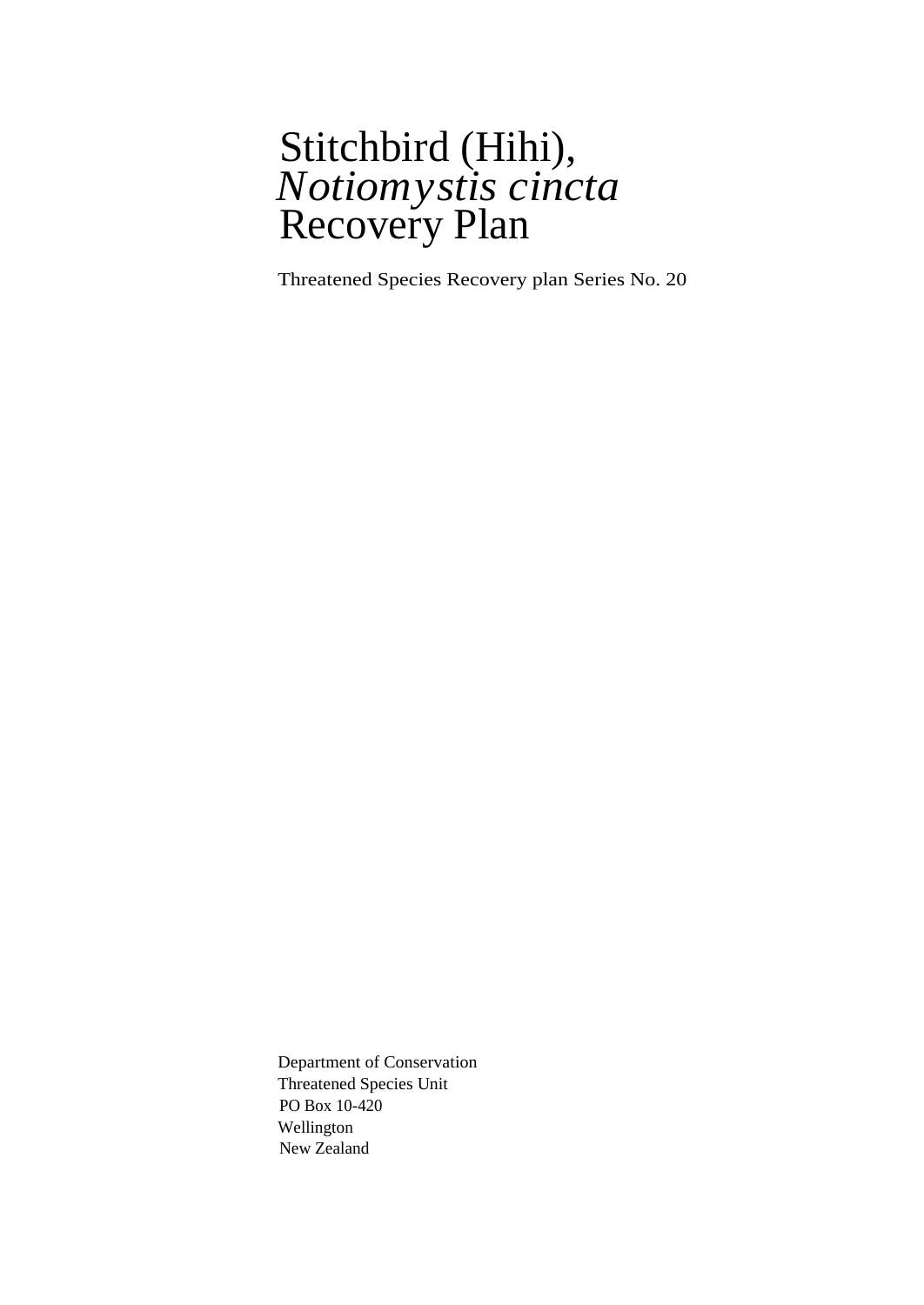Prepared by: Gretchen Rasch,Shaarina Boyd and Suzanne Clegg for the Threatened Species Unit.

April 1996

© Department of Conservation

ISSN 1170-3806 ISBN 0-478-01709-6

Cover photo: C.R. Veitch, Department of Conservation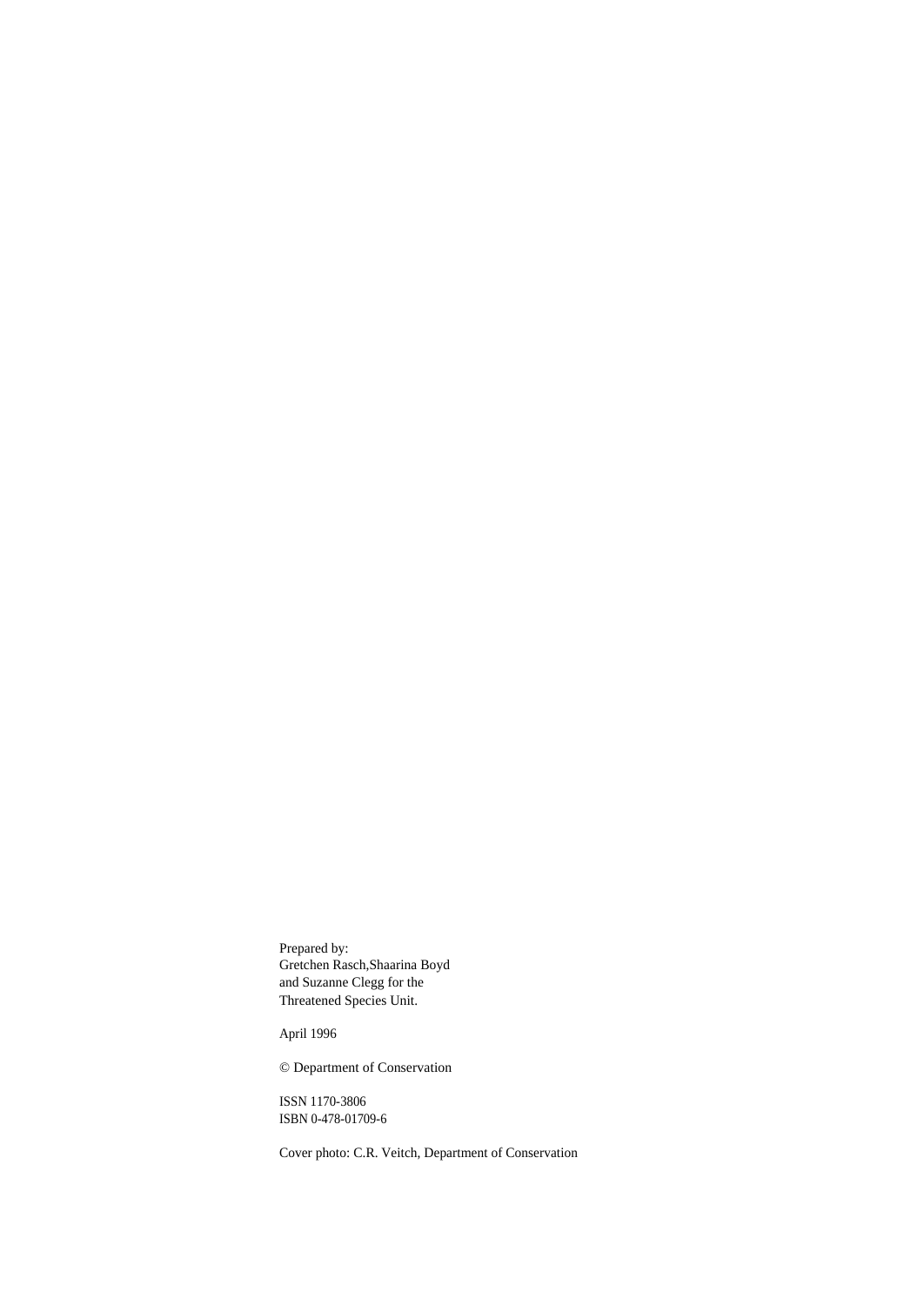### CONTENTS page

| 1. | Introduction                      |                                                      |                |
|----|-----------------------------------|------------------------------------------------------|----------------|
| 2. | Distribution and Cause of Decline |                                                      |                |
|    | 2.1                               | Past distribution                                    | $\mathfrak{Z}$ |
|    | 2.2                               | Present distribution                                 | $\sqrt{3}$     |
|    | 2.3                               | Possible reasons for decline                         | $\overline{3}$ |
| 3. | Ecology                           |                                                      |                |
|    | 3.1                               | Foods and feeding                                    | $\overline{7}$ |
|    | 3.2                               | Competition with other honeyeaters                   | 7              |
|    | 3.3                               | Habitat                                              | 8              |
| 4. | Recovery to Date                  |                                                      |                |
|    | 4.1                               | <b>Transferred populations</b>                       | 9              |
|    | 4.2                               | Captive population                                   | 11             |
| 5. | <b>Recovery Strategy</b>          |                                                      |                |
|    | 5.1                               | Long term goal                                       | 13             |
|    | 5.2                               | Short term objectives                                | 13             |
| 6. | Work Plan                         |                                                      |                |
|    | 6.1                               | Protect all islands with stitchbirds                 | 15             |
|    | 6.2                               | Monitor stitchbirds on Little Barrier island         | 15             |
|    | 6.3                               | Monitor and (where necessary) enhance                |                |
|    |                                   | stitchbird populations on existing transfer sites    | 16             |
|    | 6.4                               | Establish self-sustaining populations of stitchbirds |                |
|    |                                   | in other locations                                   | 18             |
|    | 6.5                               | Support captive breeding programme                   | 18             |
|    | 6.6                               | Advocacy                                             | 19             |
|    | 6.7                               | Research needs                                       | 20             |
|    | References                        |                                                      |                |

### Appendices

- 
- 1. Stitchbird Ecology<br>2. Criteria for assessi 2. Criteria for assessing suitability of sites for stitchbird transfer.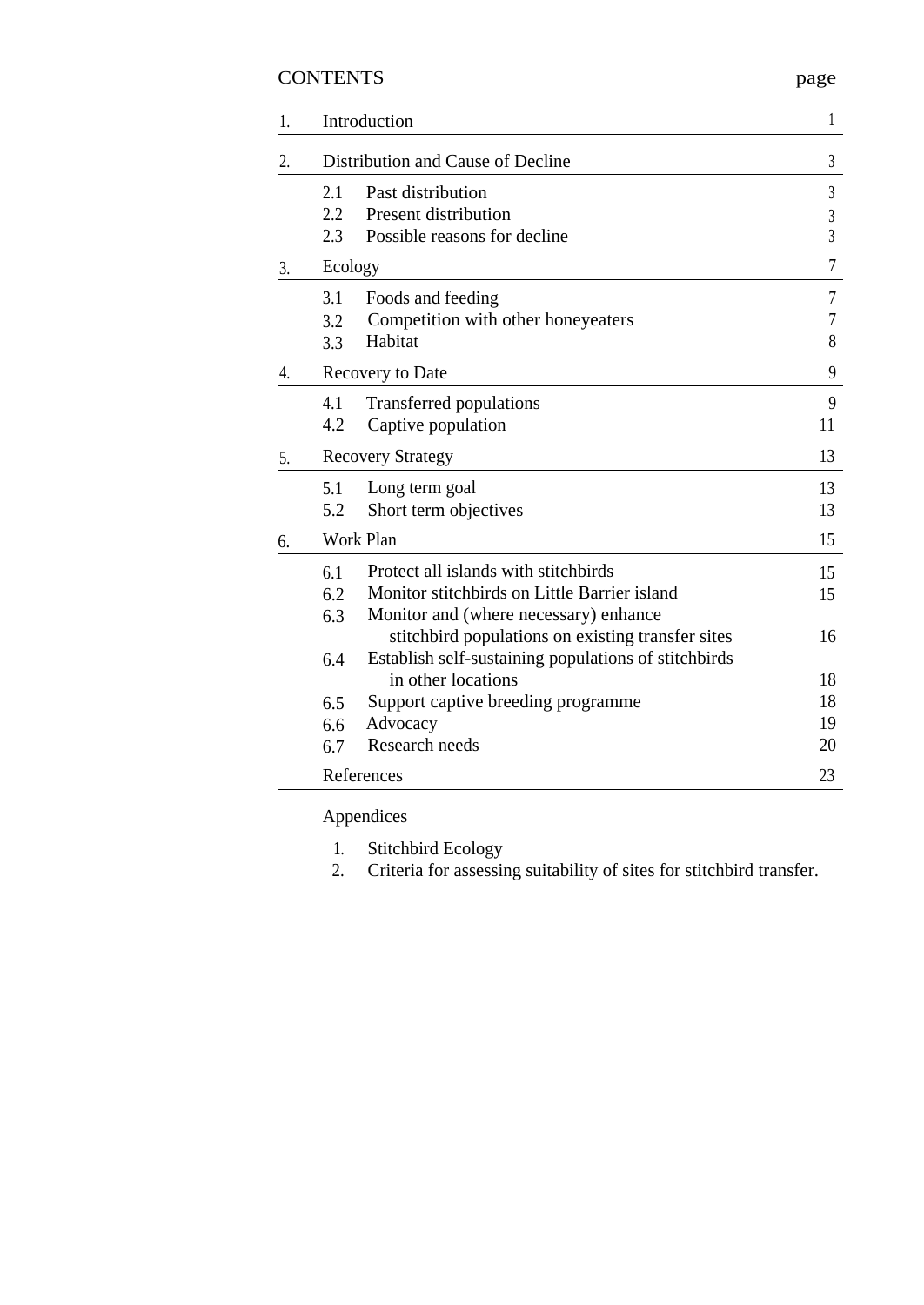|    | <b>FIGURES</b>                                                                                   | page            |
|----|--------------------------------------------------------------------------------------------------|-----------------|
| 1. | Present distribution of stitchbird (Notiomystis cincta)                                          | 4               |
| 2. | Average number of stitchbirds counted per transect<br>on Little Barrier Island 1975-1989         | 5               |
| 3. | Percentage of food types in stitchbird diet,<br>Little Barrier Island 1982-1984                  | 7               |
|    | Percentage of foods used by honeyeaters<br>on Little Barrier 1982-1983                           | Appendix 1, p 1 |
|    | Nectar used by honeyeaters in the Tirikakawa<br>Valley, Little Barrier 1983-1984                 | Appendix 1, p2  |
|    | <b>TABLES</b>                                                                                    | page            |
| 1. | Summary of stitchbird transfers 1990-1995 and<br>the most recent estimates of population numbers | 9               |
| 2. | Implementation schedule                                                                          | 20              |
|    | Initial assessment of islands considered suitable<br>for stitchbird transfer                     | Appendix 2, p2  |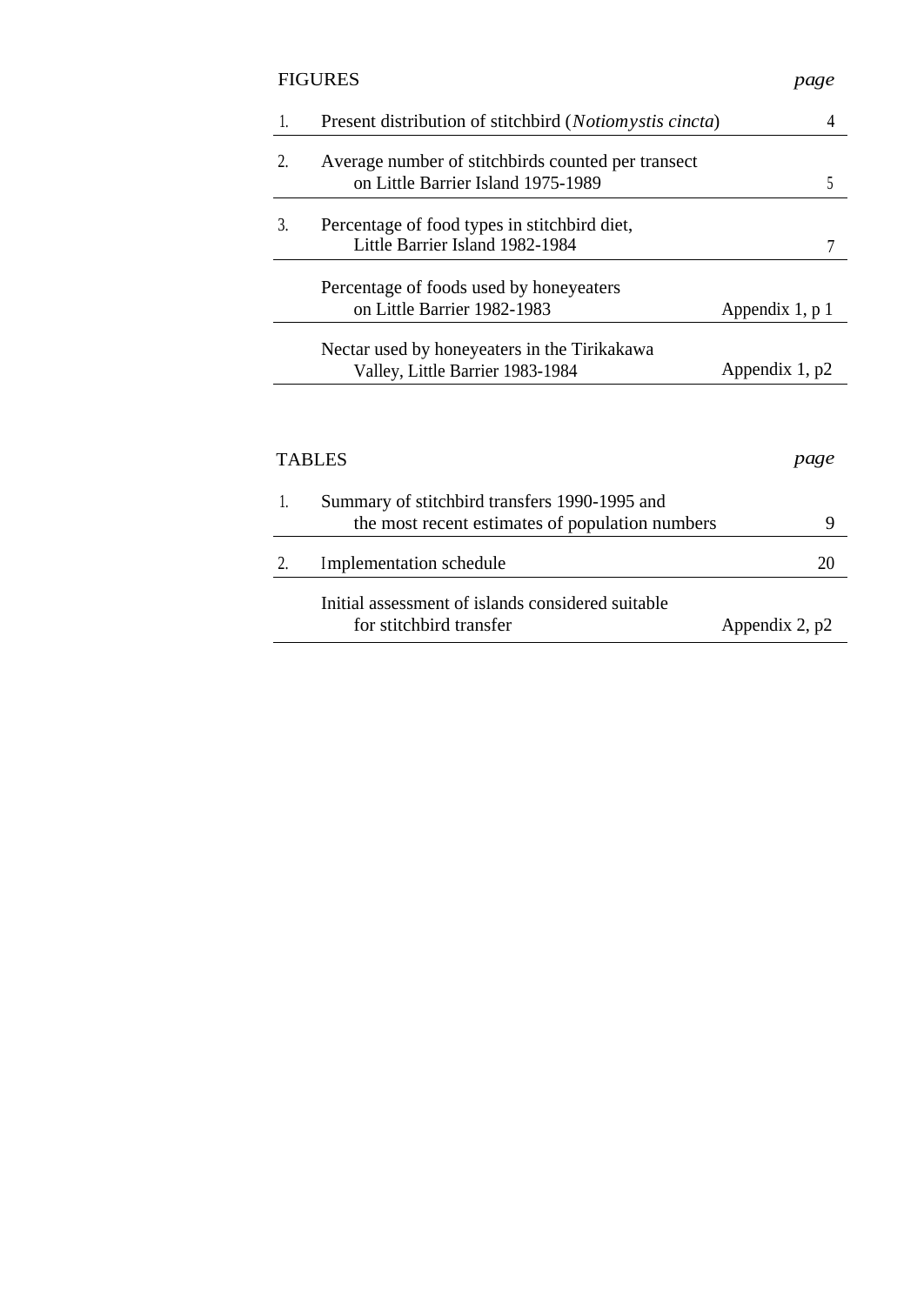# 1. Introduction

The stitchbird (*Notiomystis cincta)* or hihi is the rarest of New Zealand's three endemic honeyeater species (family Meliphagidae) and one of only two honeyeater species in the world known to use tree holes as nest sites. The other two members of this family in New Zealand are the tui *(Prosthemadera novaeseelandiae)* and the bellbird *(Anthornis melanura),* both relatively common.

The stitchbird is a medium-sized (18-19cm) forest dwelling passerine. The male has a black head, golden shoulders and breast band, white erectile `ear' tufts and a white wing bar. The female is a more sombre olive grey-brown, not unlike a female bellbird, but with a distinctive white wing patch, similar to that of the male. The stitchbird has a number of long "whiskers" around the base of its beak and relatively large eyes, both features unusual among honeyeaters. Another distinguishing feature is its often upward tilted tail. Although stitchbirds are strong fliers, they seldom leave the cover of the forest.

In dense forest the stitchbird is easily detected when it gives its strident call, which Buffer (1888) noted... has "a fanciful resemblance to the word `stitch"'. Males also have a powerful territorial call, the "tiora" note, and both sexes have a low warbling song, which may last several minutes. When disturbed the birds often give an alarm call, which is not unlike that of the bellbird, but higher in pitch.

In pre-European times the stitchbird occurred throughout the North Island; on Great and Little Barrier Islands, and on Kapiti Island. Introduced predators, and possibly disease, reduced the distribution to Little Barrier Island and despite recent attempts to establish populations on Hen, Cuvier, and Kapiti, it appears that Little Barrier Island is still the only self-sustaining population. There is a small captive population at the National Wildlife Centre however it cannot yet be considered insurance against loss in the wild. Experimental transfers to predator-free Mokoia Island in September 1994 and Tiritiri Matangi Island in September 1995 are currently being evaluated.

For the moment, the fate of the stitchbird is inextricably linked to the fate of Little Barrier. While the protection of the island in the nineteenth century undoubtedly saved the stitchbird from extinction, we cannot be complacent about its future. Little Barrier and the Hauraki Gulf are subject to the highest recreational and commercial pressures of any marine area in New Zealand. The chance of an accidental or deliberate release of noxious animals on the island is very real. Such a release could mean the extinction of this endemic species. The long term goal of this plan is to increase the number of self-sustaining populations in locations other than Little Barrier. This will be achieved by assessing new release sites for suitability (using established criteria), especially those which lack predators and major competitors.

This plan operates for the period 1995-2000. At that time there should be sufficient results from the programmes outlined in this plan for new programmes to be initiated. A Recovery Group has been established to review recovery projects annually. This group is available for consultation should emergencies arise and comprises members of the Threatened Species Unit; Northland,Auckland, Wellington and Bay of Plenty Conservancies; National Wildlife Centre; Auckland and Massey Universities and other groups as appropriate.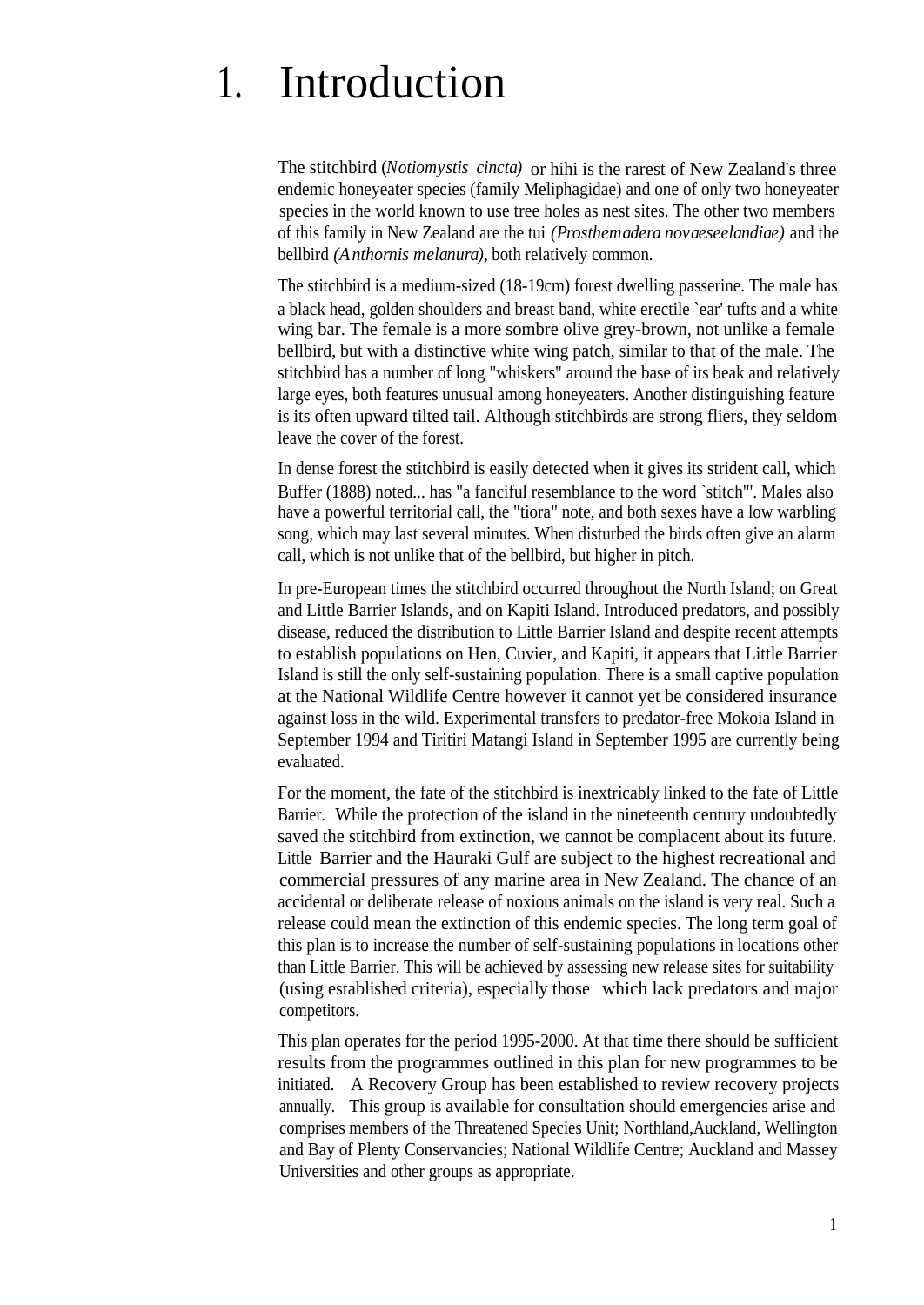## 2. Distribution and Cause of Decline

#### 2.1 PAST DISTRIBUTION

In pre-European times the stitchbird occurred throughout the North Island; on Great and Little Barrier Islands, Kapiti Island (Oliver 1955) and possibly on other northern offshore islands (Figure 1). Subfossil remains have been found as far north as North Cape (Millener 1981). The northernmost record in European times is that of Yate, who discovered the species in the Bay of Islands in 1835 (see Oliver 1955). In the early 1870s Buller (1888) found the species to be "relatively common" in the southern parts of the North Island, yet the last confirmed mainland record is of a bird in the Tararua Ranges in 1883. In the space of a few decades it had become one of New Zealand's rarest native birds (Buller 1888). In 1894 Little Barrier island, the stitchbird's last remaining home, was purchased by the government from its Maori owners and made a nature reserve.

#### 2.2 PRESENT DISTRIBUTION

Little Barrier remained the only location for stitchbirds until the 1980s, when in a series of transfers, stitchbirds were released on Hen, Cuvier, and Kapiti Islands, and taken into captivity at the National Wildlife Centre, Mt. Bruce. Stitchbirds do not appear to have established on either Cuvier or Hen Islands (table 1, pg 9).

Recently greater effort has been put into establishing stitchbirds on Kapiti Island through a series of transfers between 1990-1992 (Castro et al. In press (a)). Despite a concerted programme of transfers to Kapiti Island, and although breeding has occurred, numbers remain low. Forty birds were transferred to Mokoia Island (Lake Rotorua) in 1994, and 37 birds were released on Tiritiri Matangi Island in September 1995.

#### 2.3 POSSIBLE REASONS FOR DECLINE

A combination of factors probably caused the extinction of the stitchbird on the mainland during the years 1865-1885. The indirect effects of browsing mammals on the forest habitat of the stitchbird were probably not an important factor in the 19th century. It took some time for the numbers of browsing animals to build up to levels high enough to cause serious damage to the forest. Other factors, such as predation and disease, are discussed below, but because there is only circumstantial evidence of their effects on stitchbirds their precise roles can only be speculated upon.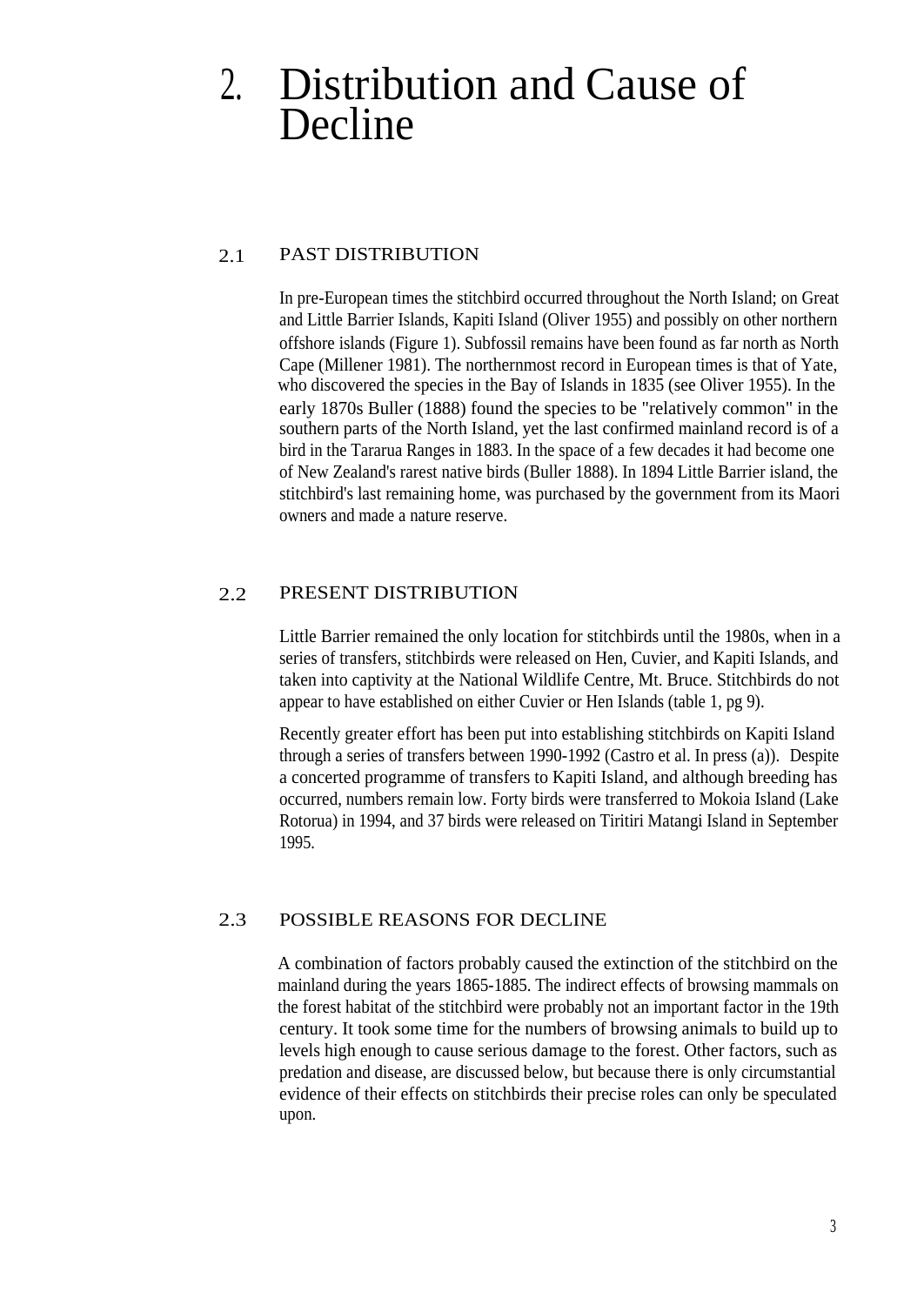There is no doubt that predators reduced the number of stitchbirds. Atkinson (1973a) has shown that the two European rats arrived in New Zealand at different times; the Norway rat *(Rattus norvegicus)* apparently arriving with Captain Cook in about 1770. If that was the case, then stitchbirds evidently co-existed with kiore *(Rattus exulans)* for centuries and with Norway rats for about 80 years, before the ship rat (*R. rattus)* became widespread. The ship rat is considered by some to be the major cause of the extinction of stitchbirds on the mainland (Atkinson 1973a). Feral cats (*Felis catus)* were probably well established in many parts of the country in the early nineteenth century, and probably also took their toll on stitchbirds. Stitchbirds were already gone from the mainland before mustelids were introduced in 1884 (Wodzicki 1950).



FIGURE 1. PRESENT DISTRIBUTION OF STITCHBIRD *(NOTOMYSTIS CINCTA)*

It is quite possible that an avian disease, perhaps brought into the country with introduced birds, was an important factor in the loss of stitchbirds from most of the country. About the time that the stitchbird vanished from the mainland, bellbirds, tui and other species declined sharply in number, particularly in the north. In most places bellbirds and tui have since recovered, although bellbirds are absent from Northland.

Impressions of population density on Little Barrier Island have varied through the years being variously described as uncommon, common or flourishing. During Reischek's first visit to the island in 1882, stitchbirds were extremely rare, but only a year later he found that they had increased in number (Reischek 1930). The period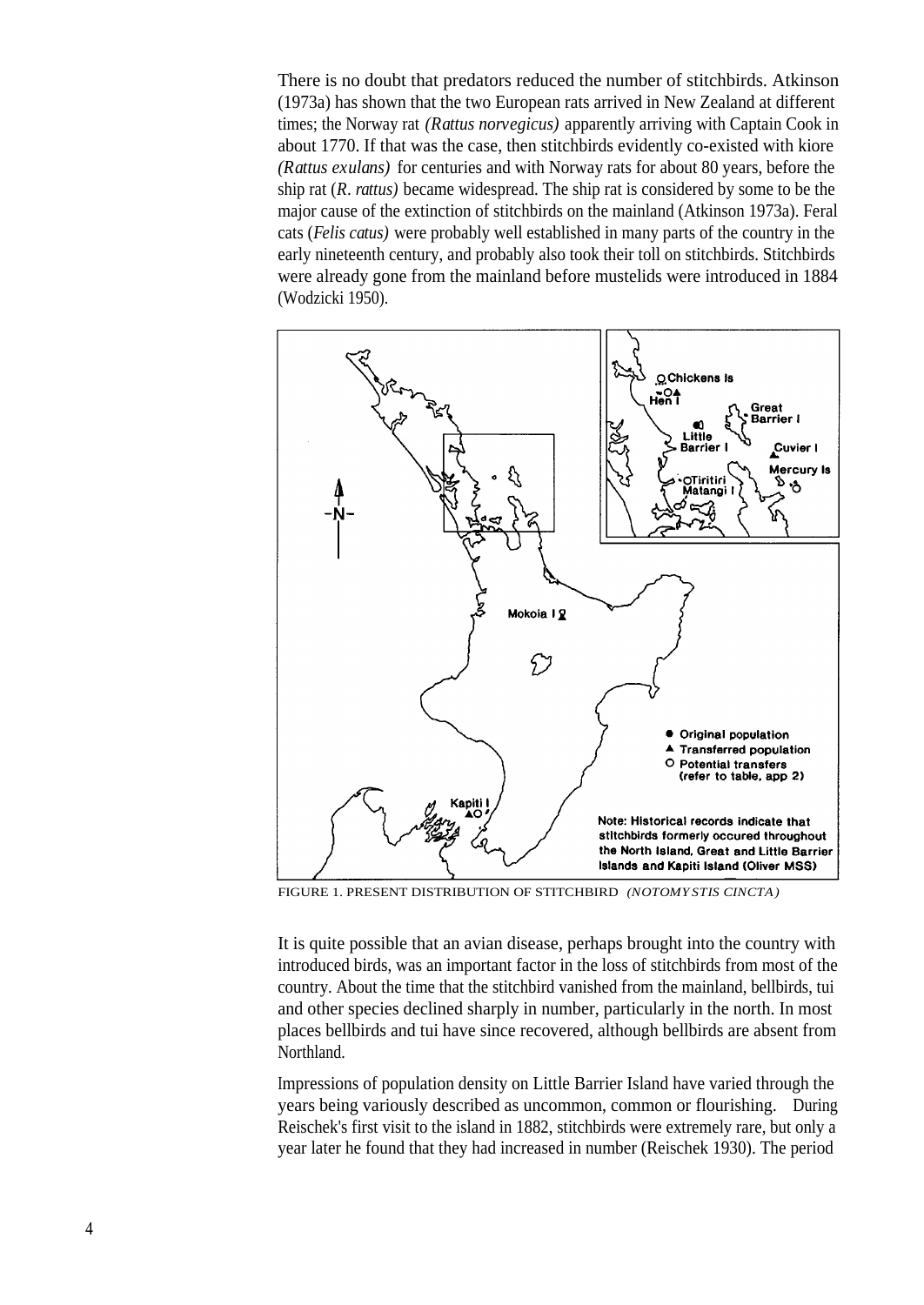of rarity coincides with the decline of the stitchbird on the mainland. Since cats were well established by then, and rats (ship and Norway) were absent, it is possible that disease may have affected the Little Barrier population. Due to the tendency for birds to cluster around seasonally variable resources, interpreting transect data is difficult. However, there is a strong indication that population levels vary dramatically between years.

For many years stitchbirds were thought to be at saturation point on Little Barrier, with a total population of perhaps 800 to 1000 birds (Veitch 1980, 1983, Angehr 1984b). However, in 1980, after the last feral cat was removed from Little Barrier, the population increased initially to an estimated maximum of 5000-6000 birds (Veitch 1980, 1983, Angehr 1984b). This maximum should be accepted with caution, however, given the difficulty of deriving estimates of numbers from transect data. Since then, the population has continued to fluctuate and may now be at the same level as that prior to cat eradication (Figure 2).



FIGURE 2. AVERAGE NUMBER OF STITCHBIRDS COUNTED PER TRANSECT ON LITTLE BARRIER ISLAND 1975-1989.

*"\*"indicates cats removed. Three transects (over four habitat types), each covering 1 hectare are counted 8-12 times apiece (+/- 2 x standard error shown). The transects are run to March-April, which means that the results are affected by breeding success the previous summer and thus do not reflect the more stable adult, breeding population.*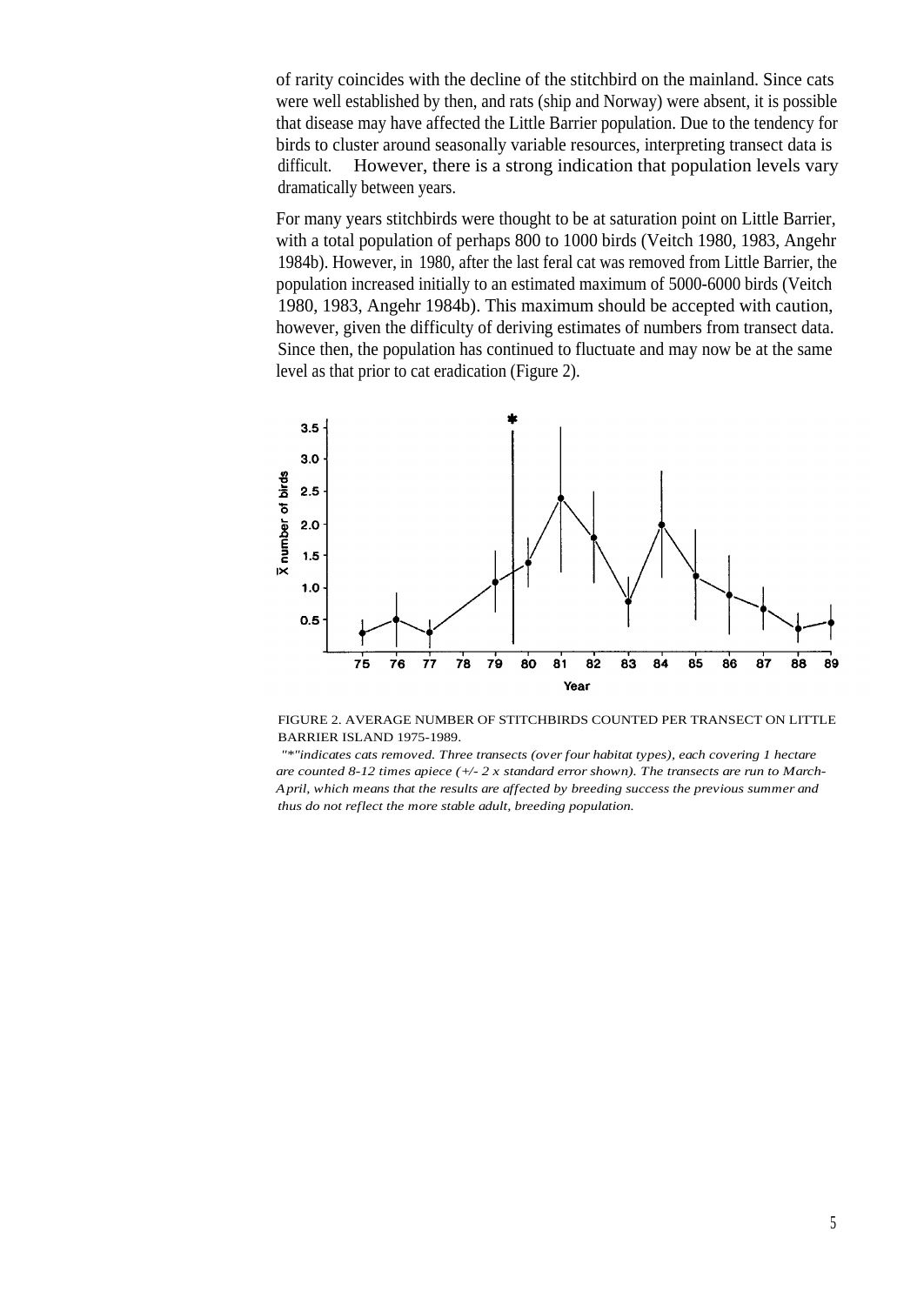# 3. Ecology

(Details contained in Appendix 1.)

#### 3.1 FOODS AND FEEDING

Angehr (1985) found that the stitchbird took nectar, fruits and invertebrates from a wide range of sources in many forest types at various altitudes on Little Barrier. The proportions of each type of food varied during the year (Figure 3). Rasch (1985a) suggested that stitchbirds preferred nectar to fruit, as foraging in her study area followed patterns of flower availability more closely than the availability of fruit. A recent study (Castro et al., in press (b), following the release of birds on Kapiti



FIGURE 3. PERCENTAGE OF FOOD TYPES IN STITCH-BIRD DIET, LITTLE BARRIER ISLAND 1982-1984. *"Other" refers to invertebrates. From Angehr 1984b.*

Island has shown that food availability is a major factor in stitchbird establishment. The high intake of nectar from feeders by stitchbirds on Kapiti during particular seasons may indicate that food or access to resources is limited at times. If this is the case then long term survival of stitchbirds may be affected by limited seasonal food sources on Kapiti and at other transfer sites.

The important conclusion from these studies is that stitchbird diet is highly variable, and will be dependent both on what plants are locally available and on the changeable nature of flower and fruit production for a particular species from year to year.

#### 3.2 COMPETITION WITH OTHER HONEYEATERS

Food choice by stitchbirds is greatly influenced by competition with other honeyeaters. Stitchbirds are behaviourally subordinate to tui and bellbirds, and these birds prevent stitchbirds from feeding on many kinds of nectar and fruit (Craig et al.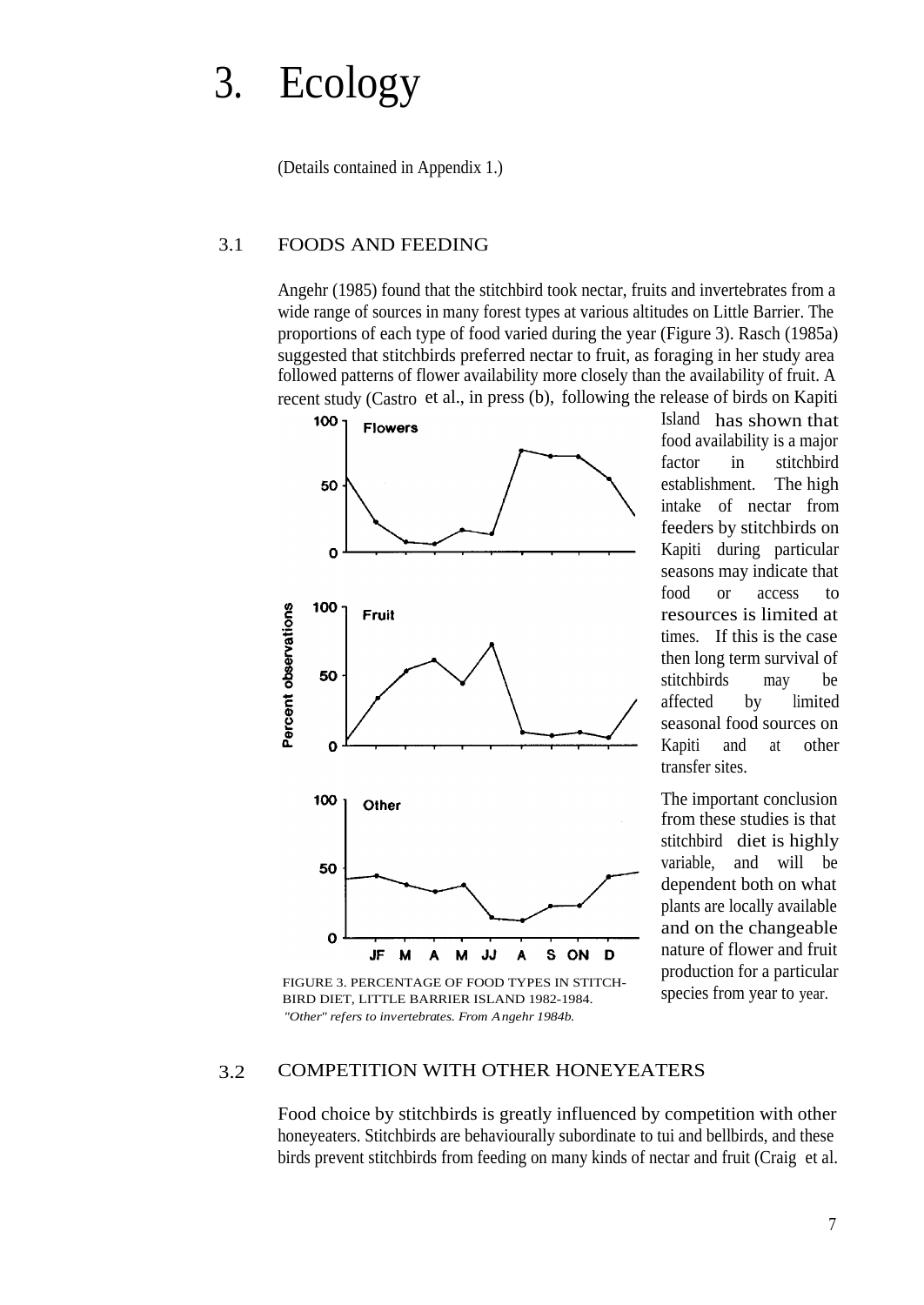1981, Rasch 1985a, Angehr 1986, see Appendix 1 figures 1 and 2). On Little Barrier tui and bellbirds tend to monopolise flowering species in the canopy while stitchbirds tend to concentrate their nectar feeding on flowering species that grow in the understorey and shrub layer (Angehr 1984b).

#### 3.3 HABITAT

Little Barrier is the only place where a natural population of stitchbirds remains, therefore providing much of the recorded information on the habitat requirements of the species. Comparison of habitat with that on other islands where stitchbirds have been transferred is valuable in that it allows us to determine which elements of the habitat on Little Barrier Island may have sustained the population. We can only guess at the full botanical composition of some of the bird's original haunts in the North Island, because those areas that have not already been cleared for farming, or converted to exotic forests, have been modified by browsing mammals.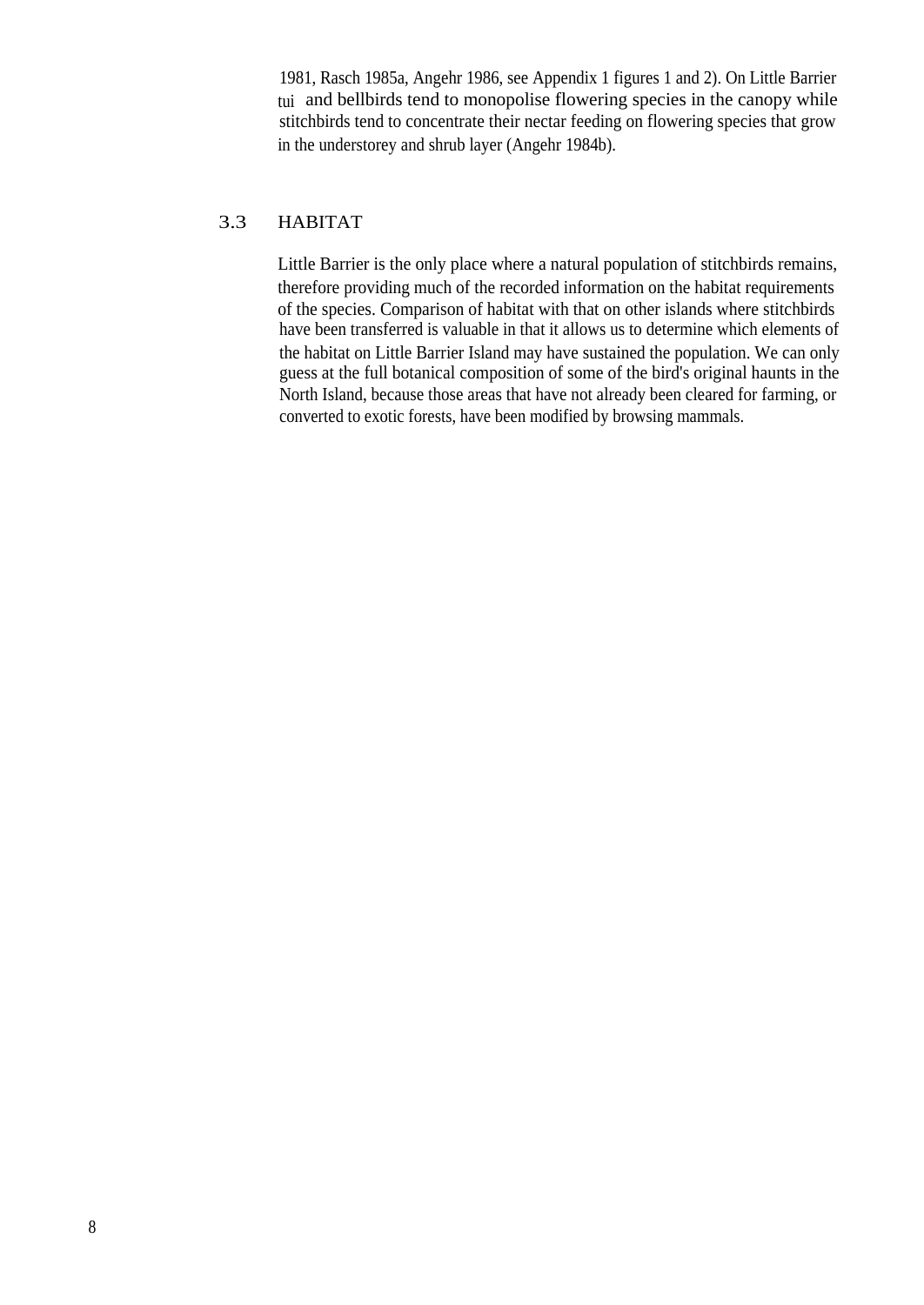## 4. Recovery to Date

#### 4.1 TRANSFERRED POPULATIONS

Hen and Cuvier Islands were chosen for the first transfers, because both are free of European rats and were assessed to have suitable, although limited, stitchbird habitat. Like Little Barrier, the only rat on these islands is the kiore. The transfer of stitchbirds to Kapiti Island, which has a similar range of habitat to Little Barrier Island but also has Norway rats, was considered more experimental. Both bellbirds and tui are present on Kapiti and Hen, but only bellbirds are found on Cuvier. Mokoia Island (Lake Rotorua) is free of mammalian predators (except mice) and bellbird competitors and appears to have a range of suitable food plants. Tiritiri Matangi Island (Hauraki Gulf), the most recent transfer site, is also predator-free but has bellbirds and tui present.

The early transfers (1980-1985) did not establish self sustaining populations (Table 1). Numbers have fallen rapidly at some sites and have continued to decline slowly on Hen and Cuvier Island.

| <b>TRANSFER OPERATIONS</b> |                             |                                                                            | RECENT POPULATION ESTIMATES |                                   |
|----------------------------|-----------------------------|----------------------------------------------------------------------------|-----------------------------|-----------------------------------|
| Island                     | No. of birds<br>transferred | Transfer<br>date                                                           | Survey<br>year              | No. of birds<br>observed          |
| Hen Island                 | 30<br>16                    | $7-4-80$<br>$11 - 3 - 81$                                                  | 1994                        | $1 - 2$                           |
| Cuvier Island              | 29<br>37                    | $21 - 2$<br>$4 - 4 - 85$                                                   | 1993                        | 1                                 |
| Kapiti Island              | 30<br>30<br>12<br>48<br>47  | $11 - 8 - 83$<br>$21 - 8 - 84$<br>$14 - 8 - 90$<br>28-8-91<br>$6 - 8 - 92$ | 1990<br>1995                | 6<br>$40 - 50$                    |
| Mokoia Island              | 40                          | $6-9-94$                                                                   | 1995                        | 25 adults<br>28 fledged juveniles |
| Tiritiri Matangi<br>Island | 37                          | $4 - 9 - 95$                                                               |                             |                                   |

TABLE 1. SUMMARY OF STITCHBIRD TRANSFERS 1980-1995 AND THE MOST RECENT ESTIMATES OF POPULATION NUMBERS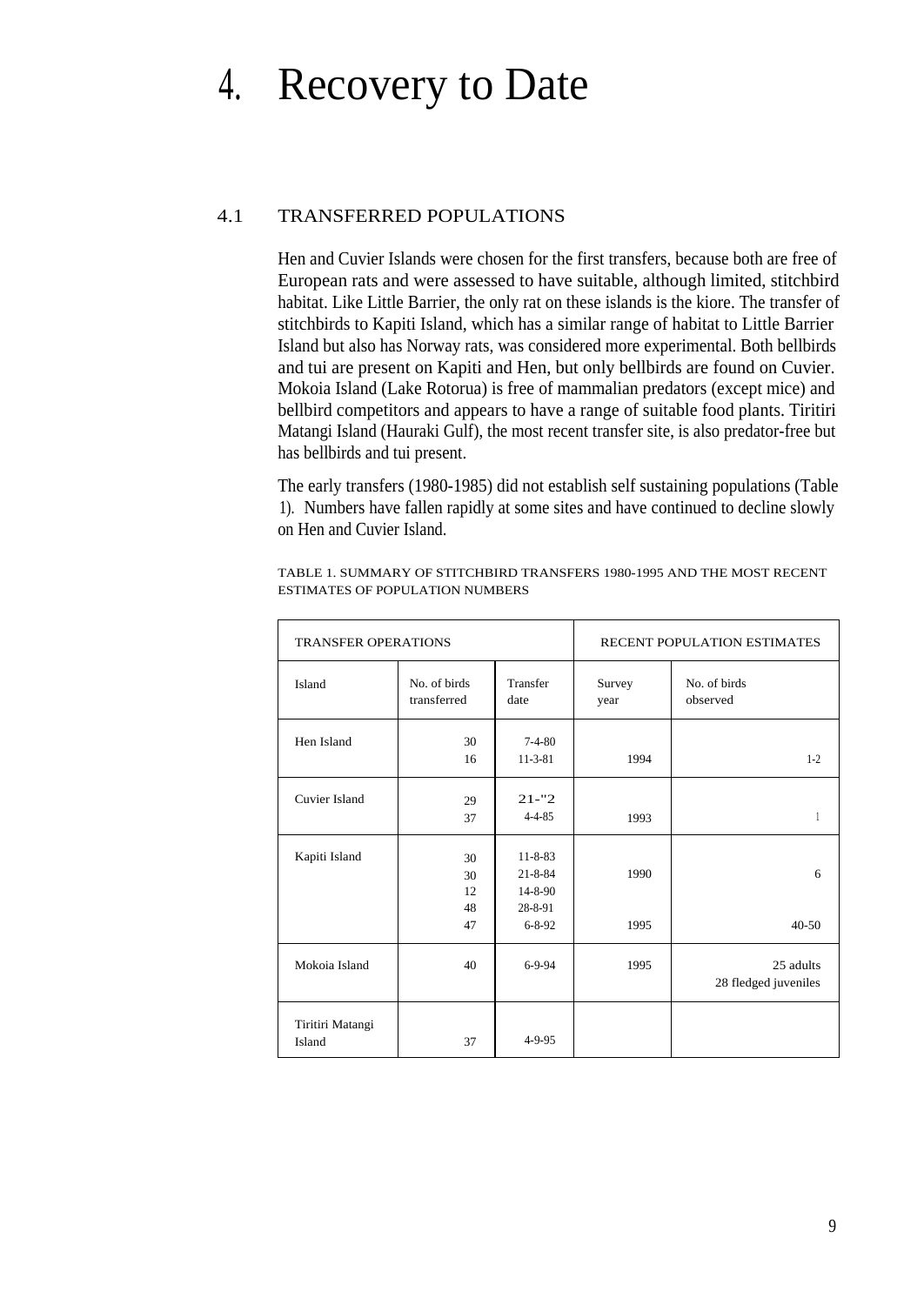#### **A. Hen Island (1980-1992)**

At first the birds appeared to thrive on Hen Island. In 1983 the population was estimated to number between 100 and 200 based on a sample of 21 birds (Angehr 1984c). Subsequent annual searches of the island, however, have recorded declining numbers.

### **B. Cuvier Island (1982-1991)**

By 1984 the stitchbird population on Cuvier Island was estimated to number 20 birds (Veitch 1984). A further liberation of 37 birds was made in 1985 to bolster the population, but by early 1987 the population consisted of 18 males and one female, mostly from the second liberation. Only six males were seen in 1989, and only one male was heard during 1991 (J. Craig,Auckland University, pers. comm.).

#### **C. Kapiti Island (1983-1990)**

Survival of transferred birds on Kapiti was initially low, with only 7 birds from the 1983 transfer remaining in their first breeding season, and only 6 birds from the 1984 transfer. Productivity was good with 18 fledglings produced in the first two years. However, despite good annual productivity there was a continual decline in numbers, with only 6 birds located in 1990. Stitchbirds may have been expected to benefit from the improvement in forest quality since the removal of possums was completed in 1986 (Lovegrove 1986a, 1986b) but this hasn't been reflected in the population.

These island transfers must be considered unsuccessful, due to the failure to establish a self-sustaining population. There are two possible causes for this:

- a) The number of birds surviving transfer was too low
	- to overcome chance events eg. harsh winters
	- to maintain social structure

b) The transfer islands are unsuitable e.g.,

- lacking in critical resources
- adverse effects of competition with other bird species e.g., honeyeaters, saddleback, parakeets.
- potential predator influences.

The increased potential of Kapiti Island after possum eradication led to a second effort to establish stitchbirds. In order to overcome the potential problems of small population size during the establishment phase, 107 birds were transferred over three years. Transfer techniques were experimentally tested in year two and three to determine if any improvements could be made.

#### **D. Kapiti Island (1990-1994)**

Breeding, habitat use and survivorship are currently being monitored and indications are that suitable nest sites are a major limiting factor; the significance of rodents is uncertain and the contribution that supplementary foods and artificial nest sites can make in enhancing survival is still subject to research. Supplementary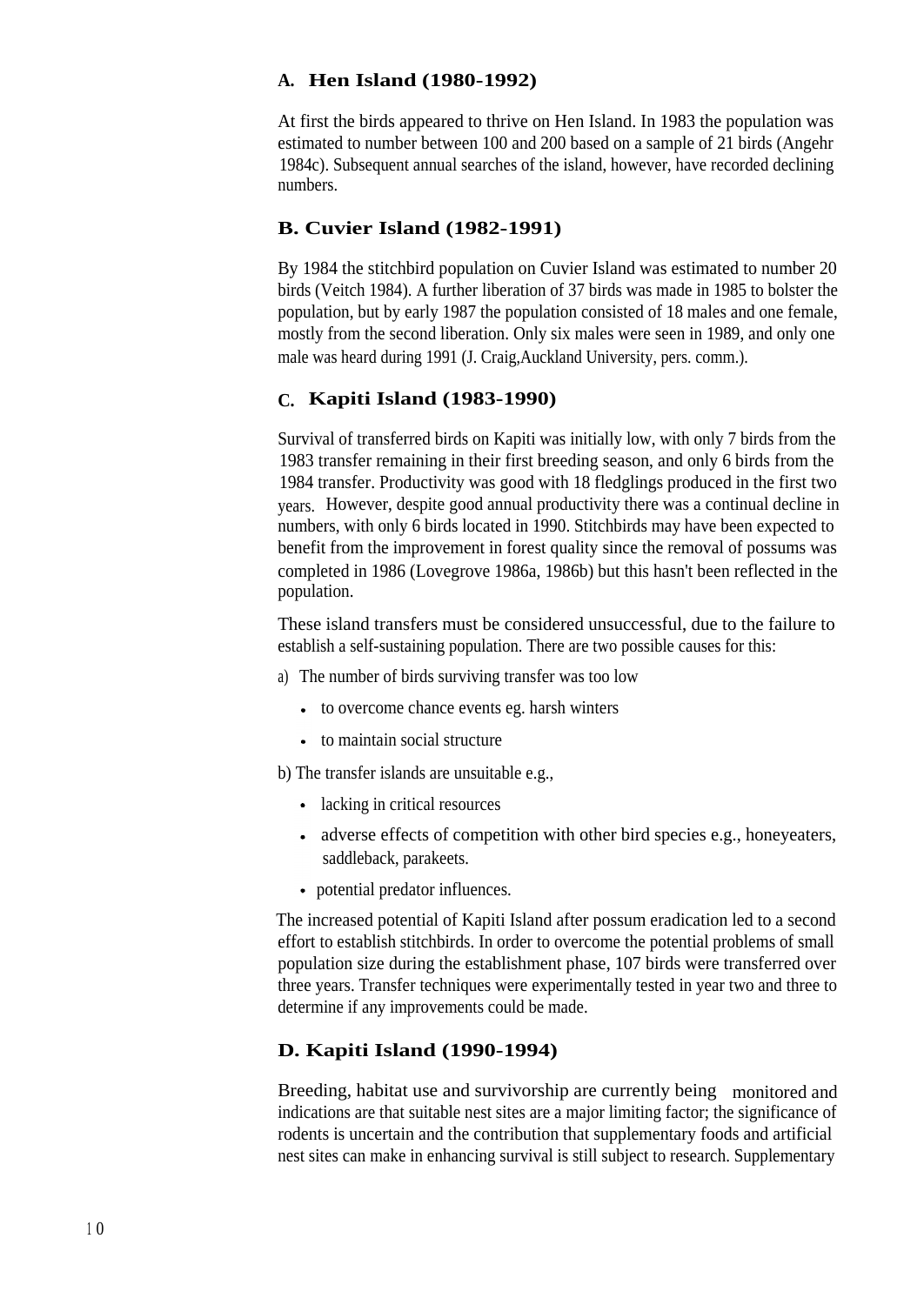nectar sources have been provided during August and April each year. There is some evidence that food could be limiting during late spring and early summer when birds are starting to breed. The population does appear to be stable at ca. 40 individuals but its long term prospects are uncertain.

#### **E. Mokoia Island and Tiritiri Matangi Island (1994, 1995)**

Two experimental transfer sites have recently been initiated. Both are predator-free islands with a range of suitable habitat. They differ however in the competitors which stitchbirds face.

#### 4.2 CAPTIVE POPULATION

Small numbers of stitchbirds have been transferred to the National Wildlife Centre on several occasions since 1979. The captive population has gradually declined, with stress factors contributing to respiratory diseases and mortality. Disturbance while on display, stress from housing pairs with other species or adjacent to each other, climatic stress and nutritional stress have been implicated, and management regimes now mitigate against these factors where possible. Breeding success of captive-bred stitchbirds has been encouraging, but the current population (5 adults, 6 juveniles) is the minimum that will allow research objectives to be met (see 6.5).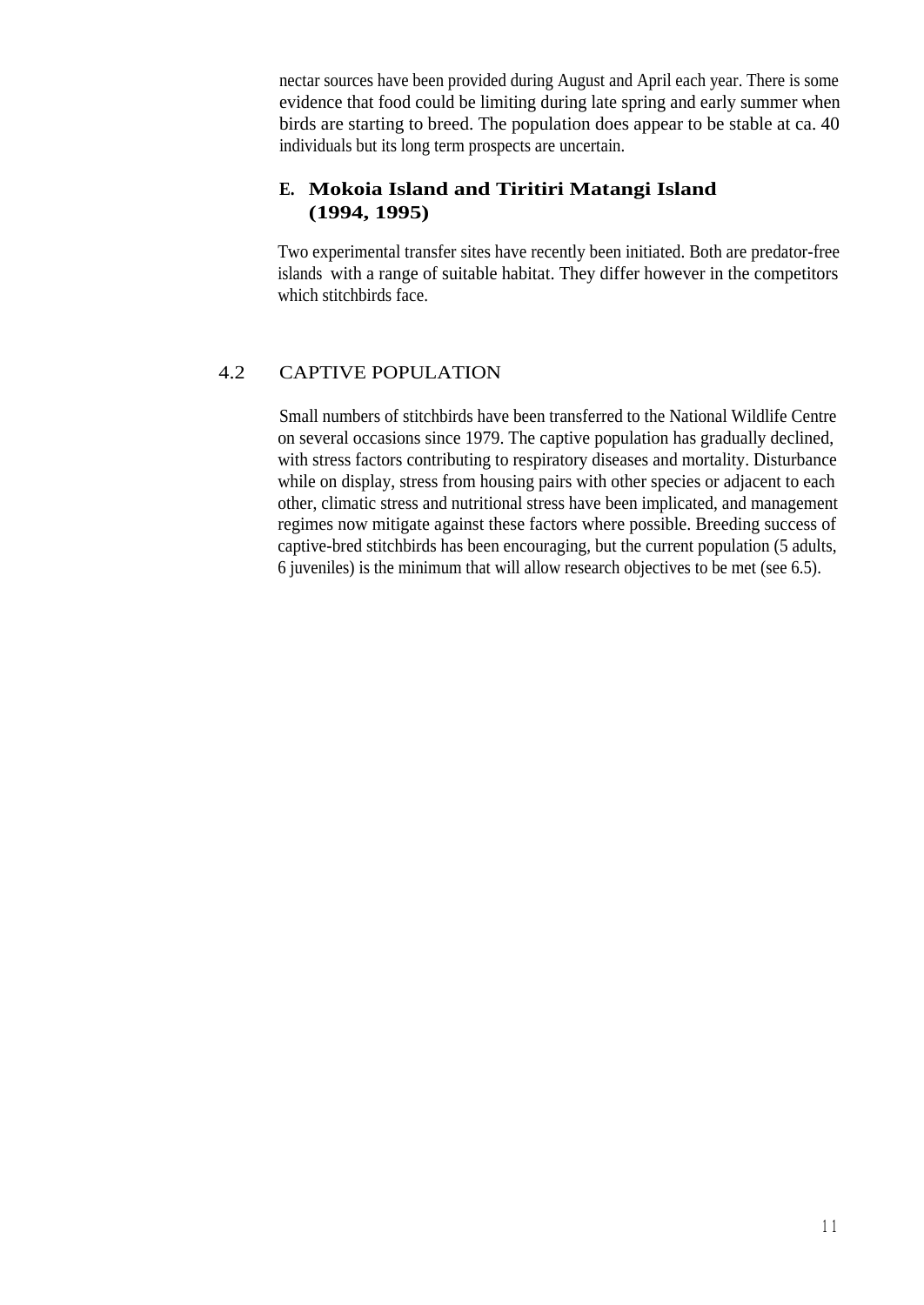## 5. Recovery Strategy: Goals and Objectives

#### 5.1 LONG TERM GOAL

*To increase the number of self-sustaining stitchbird populations to five.*

Currently the only self sustaining population of stitchbirds is on Little Barrier Island. Continued security of this population is central to the survival of this species. Although numbers of the stitchbird appear good, population estimates have shown large fluctuations in population size. The potential of chance events adversely affecting stitchbird survival can only be diminished by establishing further self sustaining populations.

#### 5.2 SHORT-TERM OBJECTIVES

1. Ensure the protection of the Little Barrier Island population.

*Little Barrier Island contains the only self-sustaining population of stitchbirds and must therefore be accorded a high priority for protection.*

2. Protect, monitor and (where necessary) enhance populations on existing transfer sites (this includes research objectives).

*This also allows research objectives to be addressed. Ongoing research at these sites will clarify which factors are affecting stitchbird establishment.*

3. Establish at least one more self-sustaining population and gain more information on transfer success by transferring birds to appropriate sites.

*A high priority should be given to the future establishment of stitchbirds on restoration/enhancement sites. Such sites are likely to contain abundant and diverse food supplies (and provide an opportunity for public involvement). The probable lack of nesting sites can be overcome with provision of nest boxes.*

4. Raise public awareness of the stitchbird recovery programme.

*The aim of an advocacy programme should be to educate and inform the public as well as gain support and cooperation for management activities.*

5. Maintain a small number of pairs in captivity for research and advocacy purposes.

*With only one self-sustaining population it is important that we develop effective husbandry techniques in case of emergency and improve the information base for population establishment.*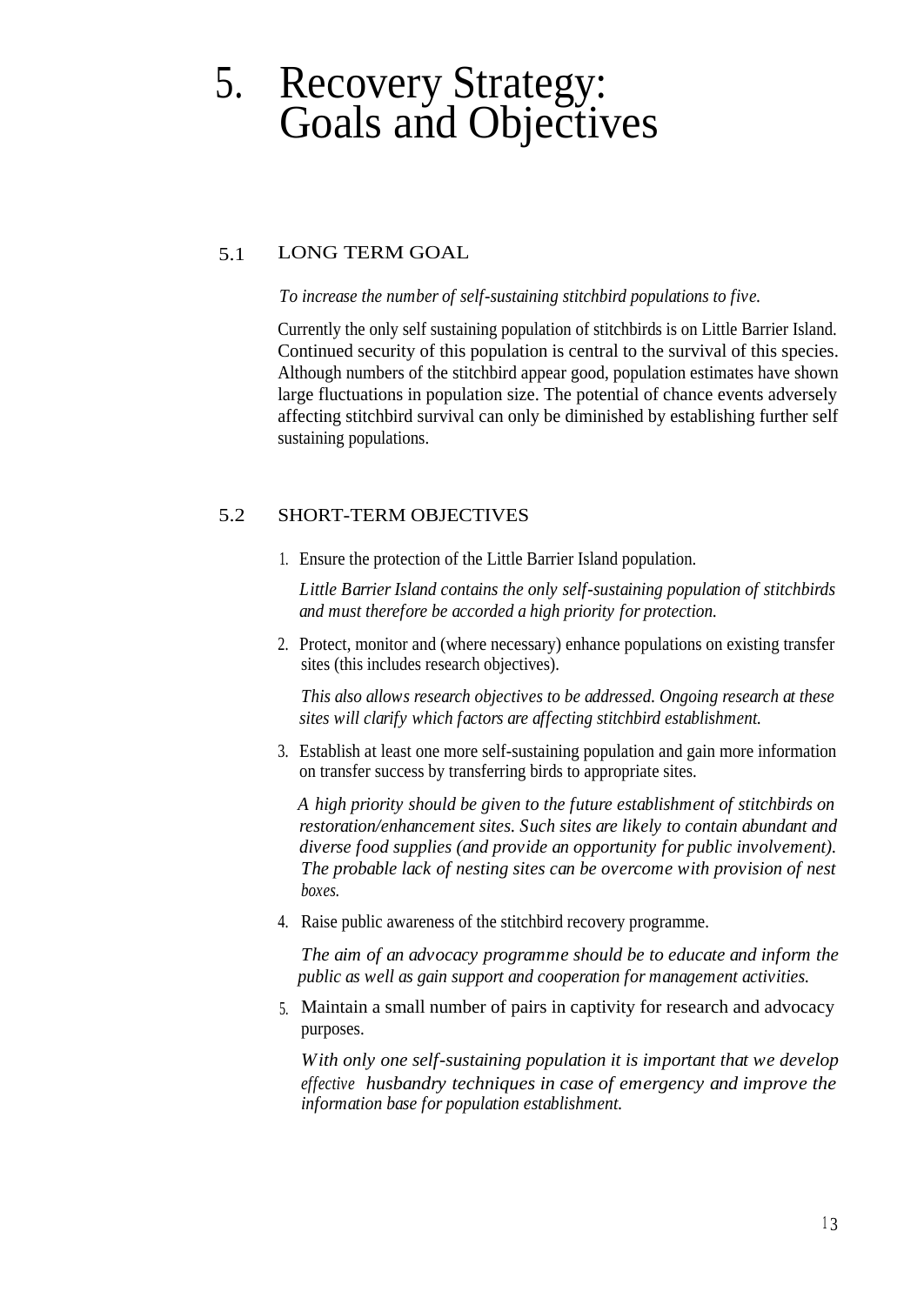# 6. Work Plan

#### 6.1 PROTECT ALL ISLANDS WITH STITCHBIRDS

At present the future of the stitchbird rests on the protection of the Little Barrier population. Although visitors should be allowed to appreciate Little Barrier and other islands for the special places they are, it is recognised that this imposes a risk through the accidental introduction of ship rats, Norway rats, mustelids, or any other alien predator or browser. Introductions of other threatened species may have an impact on stitchbirds through competition or the accidental introduction of avian diseases.

#### **Action**

- Maintain or increase present protection of islands containing stitchbirds.
- Implement rodent contingency plans for all islands
- Do not release any more potentially competing species onto Little Barrier until another stitchbird population is established elsewhere. Releases of any birds should be subject to quarantine/disease assessment.

#### *Key Personnel*

- Conservancies as appropriate
- Species Protection Division

#### 6.2 MONITOR STITCHBIRDS ON LITTLE BARRIER ISLAND

A monitoring system is necessary in order to detect any serious declines in the stitchbird population on Little Barrier, both for its own sake and for the purpose of determining whether the population can withstand cropping for transfers to other islands. Problems with the current monitoring system include variability in: time of day, time of year, weather, observer skill, food resources (which determines stitchbird absence/presence), differences in breeding success the previous summer (as opposed to changes in the adult breeding population).

#### **Action**

- Develop and implement a standard, national monitoring system as soon as possible.
- Monitor the population : when counts are less than half of the average, the number of birds removed and their source (Little Barrier Island) should be reevaluated.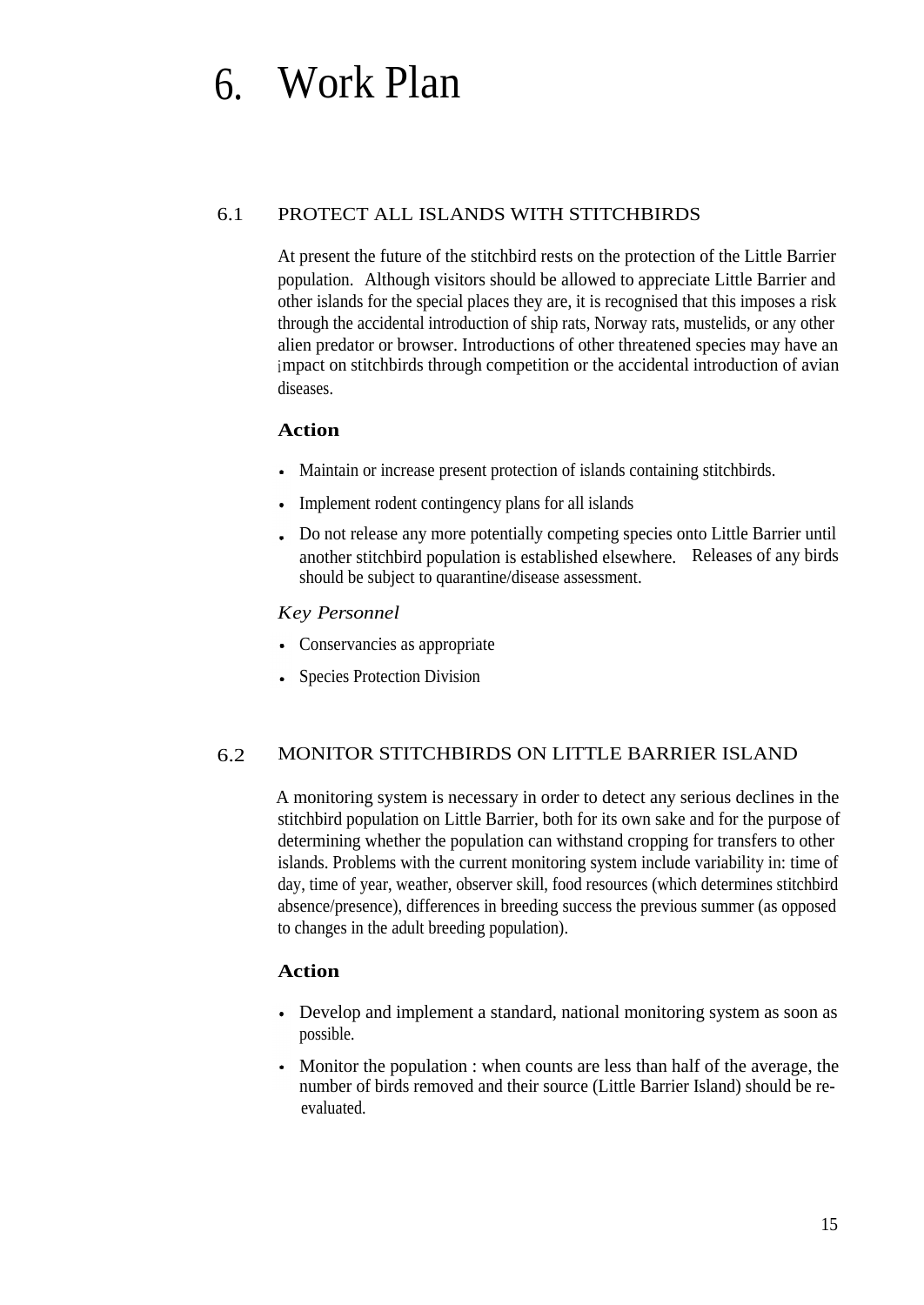#### *Key Personnel*

- Auckland Conservancy
- Threatened Species Unit
- Science and Research Division

6.3

#### MONITOR AND (WHERE NECESSARY) ENHANCE STITCHBIRD POPULATIONS ON EXISTING TRANSFER **SITES**

#### **6.3.1 Monitor Kapiti Island**

Since Kapiti has the largest, most diverse habitat other than Little Barrier, this island has been the first target of further introductions. Ongoing research will clarify which factors are affecting stitchbird establishment on the island.

#### **Action**

Monitor the Kapiti population and evaluate its long term viability, including what management could enhance survival. A three year evaluation should be made of the population, after 2 years without a transfer, ie.August/September 1995-1997. Note: Assessment criteria, using Population Viability Analysis, will be developed in association with research.

#### *Key Personnel*

- Wellington Conservancy
- Auckland Conservancy
- Threatened Species Unit  $\bullet$

#### **6.3.2 Monitor Hen Island**

Any future release on Hen Island will be dependent on the results of research from other island transfers. Monitoring of stitchbirds on Hen Island is a low priority given their current status there. It may be useful to monitor phenology and bellbird numbers on the island, so that any future release can be appropriately timed. Given the current criteria for assessment of suitable sites (see Appendix 2) Hen Island transfers are unlikely within the five year period covered by this plan.

#### **Action**

• Implement monitoring programme for phenology and bellbirds as opportunity arises.

#### *Key Personnel*

• Northland Conservancy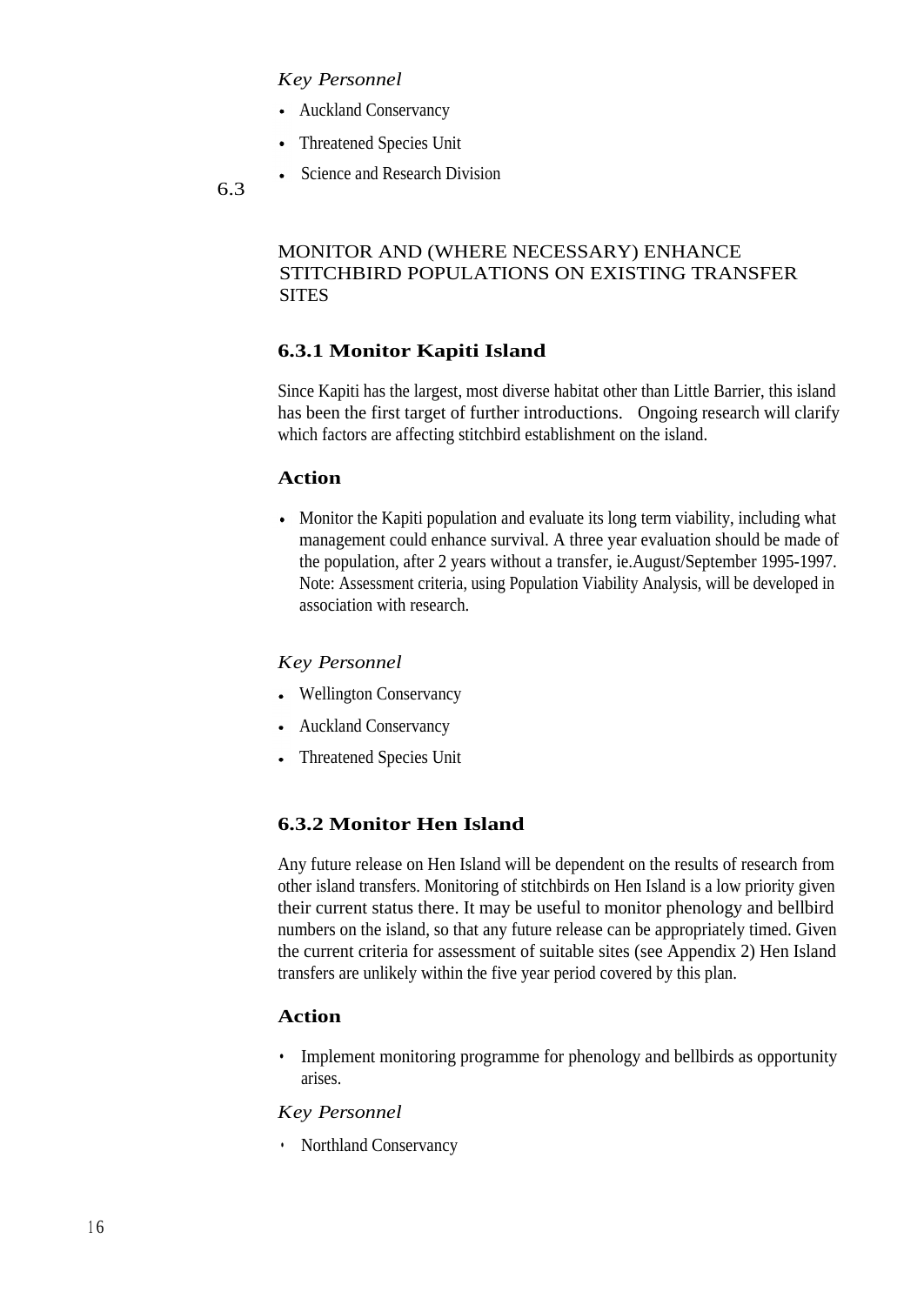#### **6.3.3 Monitor Mokoia Island**

As the majority of Mokoia Island is regenerating habitat, the supply of artificial nesting sites is considered an ongoing management requirement. The long term provision of nectar will be evaluated as part of the ongoing research programme. Additional plantings of nectar rich species, to increase the duration of nectar availability, may enhance habitat and substitute for artificial feeders.

An eradication of mice will be carried out on the island in late 1995. It is essential that intensive monitoring take place to determine if primary and/or secondary poisoning is occurring.

#### **Action**

- Intensively monitor the survival of stitchbirds before, during and after the mouse eradication.
- Establish and implement a rodent contingency plan for the island.
- Provide artificial nest boxes in excess of estimated requirements.
- Support the current research programme for its duration (currently up to 1997)*.* Evaluate long term viability of stitchbirds on the island (as for Kapiti Island, see 6.3.1).
- Evaluate the need for long-term provision of supplementary nectar sources.
- Discuss and incorporate appropriate stitchbird recovery goals into Mokoia Island management strategy.

(Note: timeframes for the above are outlined in 6.3.1 in terms of the evaluation process).

#### *Key Personnel*

- Mokoia Island Trust Board
- Bay of Plenty Conservancy
- Massey University

#### **6.3.4 Monitor Tiritiri Matangi Island**

Tiritiri Matangi Island in the Hauraki Gulf has similar potential for stitchbirds as Mokoia Island. Although the island contains bellbirds and tuis it is free of mammalian predators. This offers a comparative research programme with Mokoia Island which will assist in determining the influence of bellbirds on stitchbird establishment.

#### **Action**

Support the research programme for its duration (as for Mokoia Island, see 6.3.3).

#### *Key Personnel*

Auckland Conservancy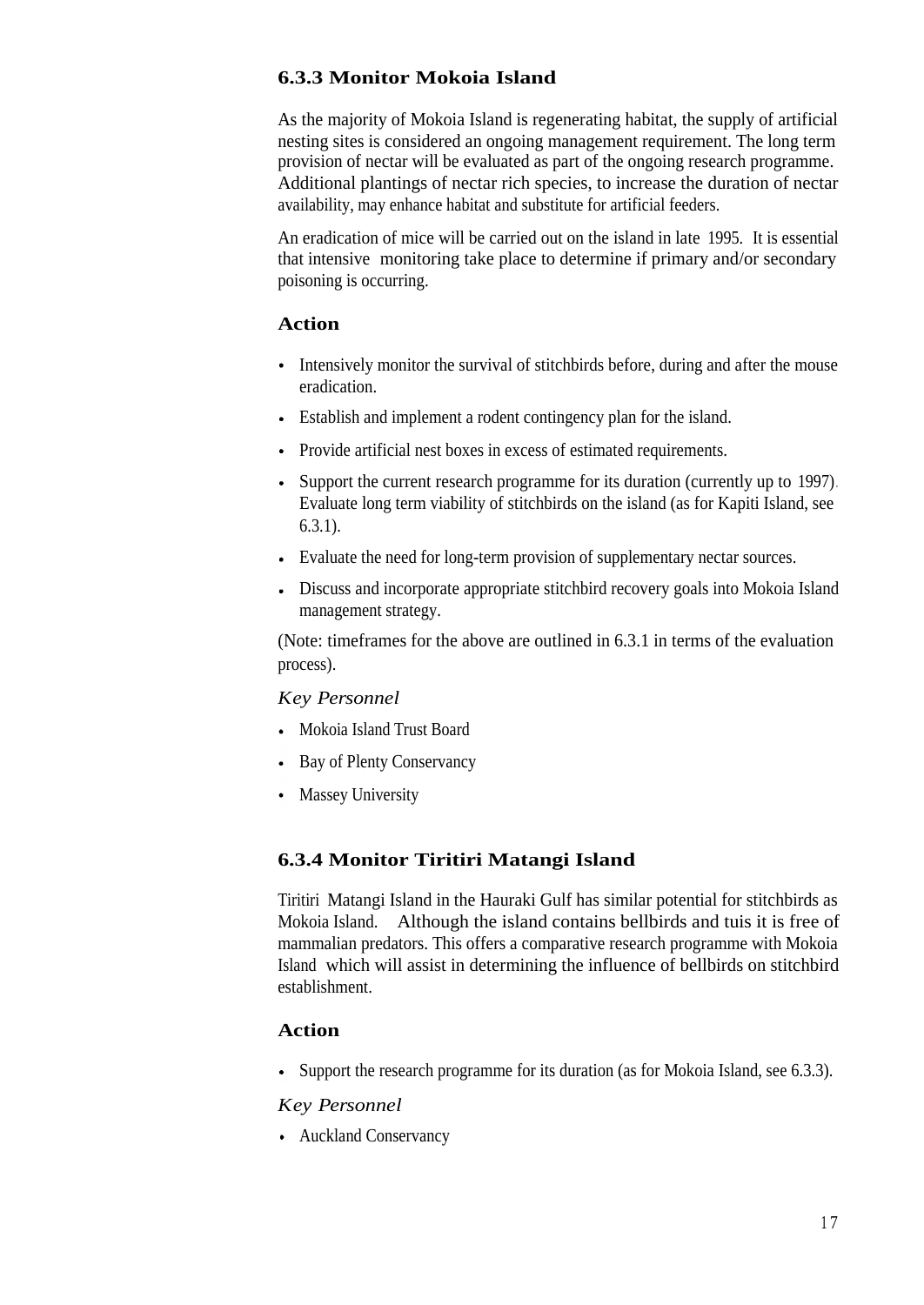- Species Protection Division
- University researchers.

#### 6.4 ESTABLISH SELF-SUSTAINING POPULATIONS OF STITCHBIRDS IN OTHER LOCATIONS

A programme for stitchbird transfers has been developed based on the following assumptions:

- 1. Stitchbirds are vulnerable to avian and especially mammalian predators.
- 2. Stitchbirds compete with other honeyeaters for food.
- 3. Competition with other cavity nesting species may limit stitchbird breeding success (seeAppendix 1).
- 4. Stitchbirds are particularly vulnerable to stress which can result in disease and mortality.

Based on these assumptions, criteria have been developed as a guide for assessing sites suitable for stitchbirds (see Appendix 2).

#### **6.4.1 Further transfers**

Subsequent transfers, up to one per season, will depend on the assessment of the Kapiti, Mokoia and Tiritiri Matangi Island transfers. Some potential islands considered for stitchbird transfer have been ranked using suitable criteria in Appendix 2. Further detailed assessments, as part of a formal transfer proposal should be made of these sites prior to any implementation. Other islands may also prove to be suitable for stitchbirds in the future.

#### 6.5 SUPPORT CAPTIVE BREEDING PROGRAMME

The current captive population cannot provide insurance against loss in the wild without large new aviaries at considerable expense. It is important however that we continue to build up knowledge of captive breeding techniques, the behaviour and ecology of captive birds and techniques for the release of captive-bred birds. The purpose of the captive management programme is therefore to maintain captive birds for research purposes in order to:

- develop effective husbandry techniques to be used in the event of disaster in the wild population.
- trial techniques which will assist in establishing new self-sustaining populations.

Birds may also be used for display but not kept solely for this purpose.

A draft captive management plan has been prepared by the Captive Management Coordinator. The plan contains a management strategy, information on animals held, population, genetics, facilities and husbandry, and permits and reporting requirements.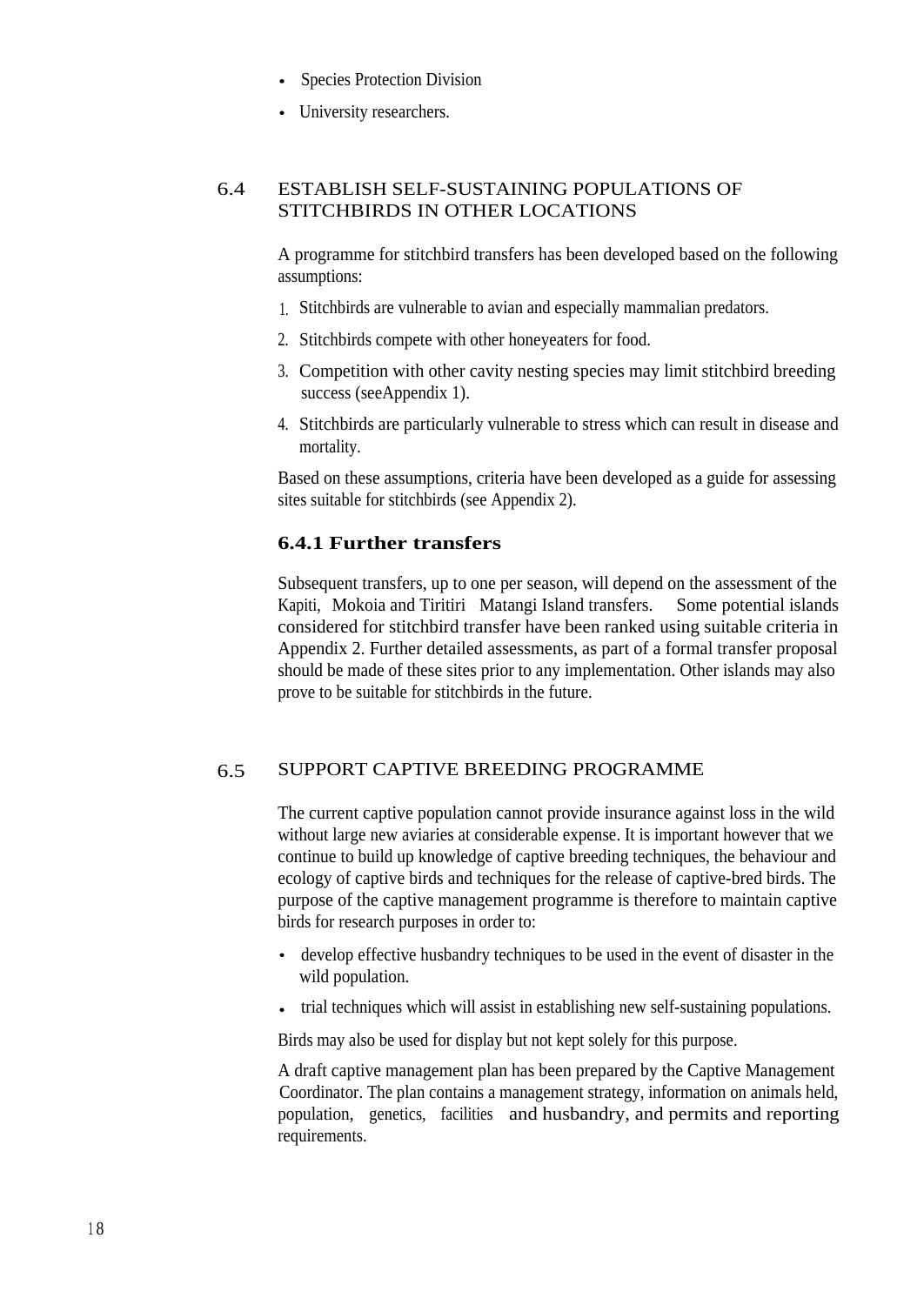#### **Action**

- Maintain a small number of pairs in captivity for research. Use for display if this does not conflict with any research programmes. Research objectives include:
	- maximising productivity
	- increasing juvenile survival  $\bullet$
	- increasing survival of second clutches  $\bullet$
	- trialing new technology eg. transmitter, feeder and nestbox design  $\bullet$
- Release surplus captive-bred birds at appropriate sites, depending on the stage of the recovery programme
- Finalise the captive management plan

#### *Key Personnel*

- Captive Breeding Coordinator
- National Wildlife Centre
- Wellington Conservancy
- Other institutions as appropriate

#### 6.6 ADVOCACY

Although the stitchbird is one of New Zealand's rarest birds, it is little known by people other than visitors to Little Barrier and the National Wildlife Centre. The black robin programme shows that remoteness is not necessarily a hindrance to familiarity. The success of transfers to other, easily visited islands, such as Kapiti Island, Mokoia Island and Tiritiri Matangi Island, will also raise the profile of this species. The inclusion of stitchbirds as possible species for restoration projects is also of mutual benefit to both programmes.

The aim of the advocacy programme is to educate and inform the public on stitchbird conservation and to gain support and cooperation for our management activities. Advocacy should target the general public, in particular schools and local iwi where transfer programmes are taking place.

#### **Action**

- Provide media releases
- Develop educational publications
- Maintain a captive display and nest-monitoring video (National Wildlife Centre)
- Provide information in conjunction with transfers to islands with controlled public access (eg. pamphlets for tour boat operators and visitors, information boards)
- Include stitchbirds in restoration projects where appropriate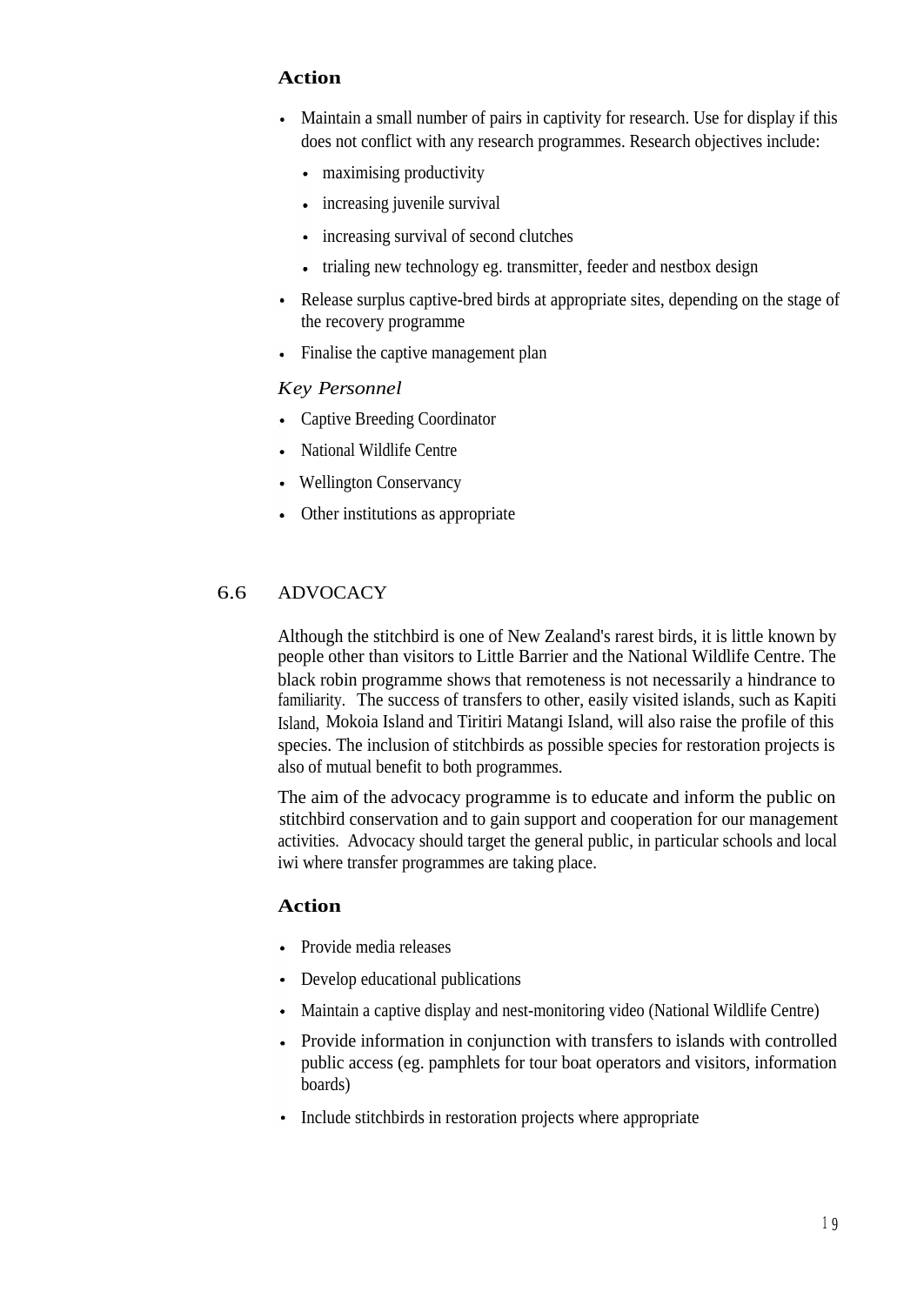### *Key Personnel*

- Recovery Group leader
- Public Awareness Unit
- Threatened Species Unit
- Appropriate conservancies
- Non-government organisations

#### TABLE 2. IMPLEMENTATION SCHEDULE

| OBJECTIVE                                                              | YEAR 1<br>(1995)                                                                                                                                                                                                                                                                     | YEAR <sub>2</sub><br>(1996)                                            | YEAR 3<br>(1997)                                          | YEAR 4<br>(1998)                                                                | YEAR 5<br>(1999) |
|------------------------------------------------------------------------|--------------------------------------------------------------------------------------------------------------------------------------------------------------------------------------------------------------------------------------------------------------------------------------|------------------------------------------------------------------------|-----------------------------------------------------------|---------------------------------------------------------------------------------|------------------|
| <b>Ensure</b> protection<br>of Little Barrier<br>Island                | Maintain existing protection measures                                                                                                                                                                                                                                                |                                                                        |                                                           |                                                                                 |                  |
| Monitor and/or<br>enhance populations<br>on existing transfer<br>sites | Develop standard, national stitchbird<br>monitoring system<br>Monitor Hen & Cuvier Islands for<br>bellbirds/stitchbirds and phenology as<br>opportunity arises<br>Monitor/evaluate Kapiti Island September<br>Establish/implement rodent contingency<br>for islands with stitchbirds | Monitor Little<br><b>Barrier Island</b>                                | Monitor Hen<br>& Cuvier Islands<br>(see year 1)           | If $<$ 50 birds and a<br>higher number of<br>juveniles then another<br>transfer |                  |
|                                                                        | Mokoia Is.<br>· monitor stitchbirds during mouse<br>eradication<br>· discuss/incorporate recovery goals<br>into Mokoia Is. management plan<br>• provide nest boxes<br>· support research -                                                                                           | Evaluate need<br>for supplementary<br>nectar, additional<br>management |                                                           |                                                                                 |                  |
|                                                                        | • evaluate initial transfer success<br>Transfer stitchbirds to Tiritiri Matangi<br>Island                                                                                                                                                                                            | Monitor stitchbird<br>numbers                                          | Monitor and evaluate<br>need for additional<br>management |                                                                                 |                  |
| Establish birds in<br>new locations<br>where appropriate               | Support research programme<br>Evaluate new sites (see Appendix 2)                                                                                                                                                                                                                    |                                                                        |                                                           |                                                                                 |                  |
| Support captive<br>breeding programme                                  | Complete Captive Management Plan<br>Research techniques for maximising -<br>productivity and survival of captive-bred<br>birds following release.<br>Maintain a small number of breeding -<br>pairs, release captive-bred birds.                                                     |                                                                        |                                                           | - ?                                                                             |                  |
| Advocácy                                                               | (Refer to 7.6) - ongoing -                                                                                                                                                                                                                                                           |                                                                        |                                                           |                                                                                 |                  |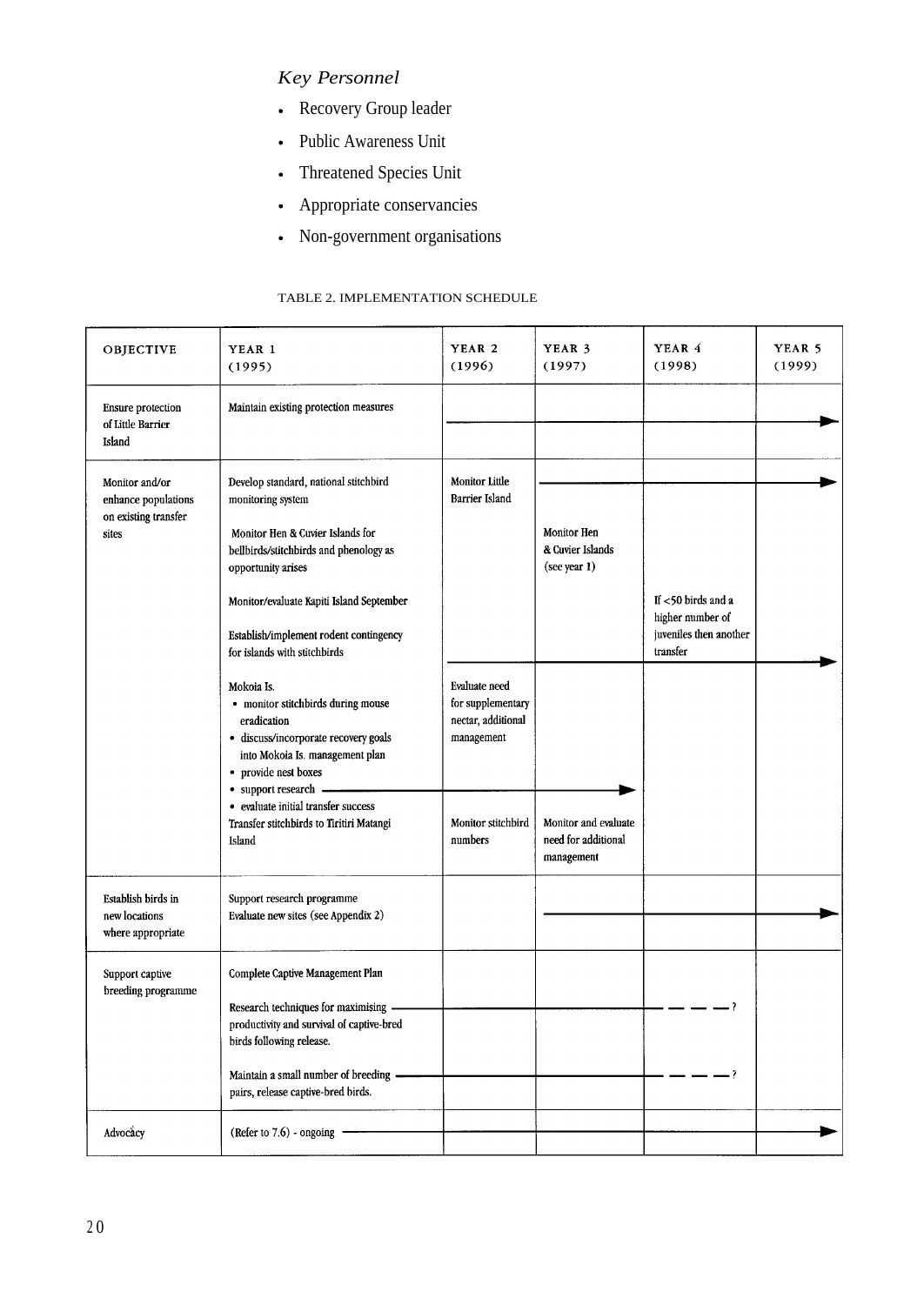#### 6.7 RESEARCH NEEDS

- a. Development of adequate monitoring techniques (section 6.2)
- b. Evaluation of establishment of new stitchbird populations (section 6.3.1)
- c. Investigation of foraging by stitchbirds in the presence and absence of other honeyeaters (section 6.3.3)
- d. Investigation of diseases of stitchbirds, in particular respiratory problems.
- e. Development of techniques for maximising survival and productivity (in the wild and in captivity) and evaluation of survival of released captive-bred birds (6.4).
- f. Investigation of breeding systems and genetic variation.
- g. Effects of rodent eradication on food supply, breeding success and non-target species.

#### *Key Personnel*

- Threatened Species Unit
- Science & Research Division  $\bullet$
- Conservancy Advisory Scientist, as appropriate  $\bullet$
- Other agencies as appropriate  $\bullet$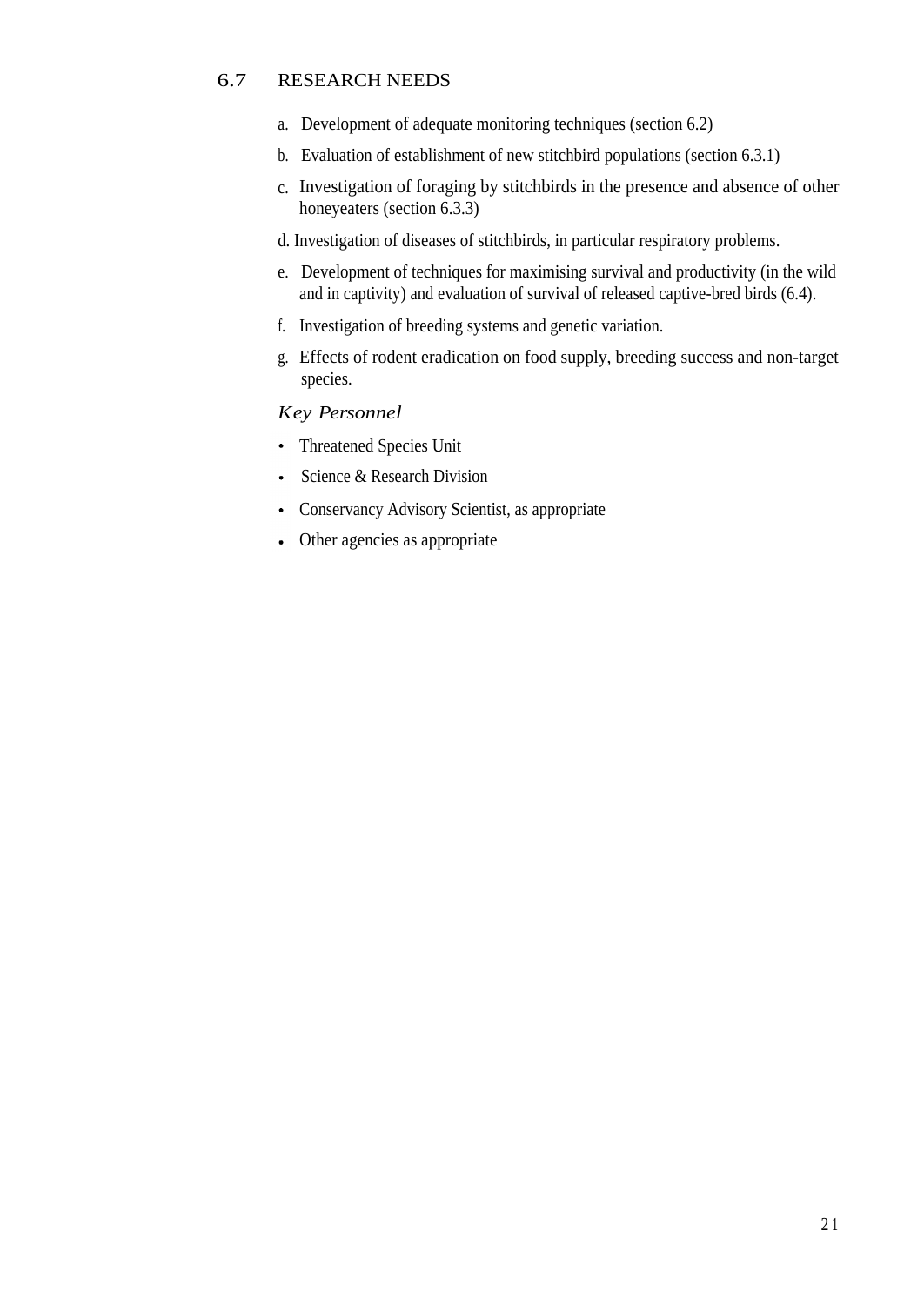## References

ANGEHR, G. R. 1983. Annual report, Stitchbird research. Wellington. NZ Wildlife Service.

1984a. A bird in the hand:Andreas Reischek and the stitchbird. *Notornis* 31: 300-311.

1984b. *Ecology and behaviour of the stitchbird.* Unpublished report. Wellington. NZ Wildlife Service.

1984c. Establishment of the stitchbird on Hen Island. *Notornis* 31:175-177.

1985. Stitchbird. *Wanted Alive* Series. John McIndoe,Wellington.

1986. Ecology of honeyeaters on Little Barrier Island, a preliminary survey. In *The Offshore Islands of Northern New Zealand.* New Zealand Dept. of Lands & Survey Information Series No. 16: 1-11.

ATKINSON, IAE 1973a. The spread of the ship rat *(Rattus r. rattus* L.*)* in New Zealand. *Journal of the Royal Society ofNZ.* 3:454-472.

1973b. *Report on northern islands suitable for stitchbirds.* Unpublished. Lands and Survey, Auckland.

BELL, B. D. 1978. The Big South Cape Islands rat irruption. *In* Dingwall, E R.; Atkinson, I. A. E.; Hay, C. (eds): *The ecology and control ofrodents in New Zealand nature reserves.* Proceedings of a symposium. Department of Lands and Survey Information Series 4:33-40.

1986. *The conservation status ofNZ wildlife.* NZ Wildlife Service Occasional Publication No. 12. Internal Affairs, Wellington.

- BULLER, W L. 1888. A History of the Birds of New Zealand.
- CASTRO I.; ALLEY, J. C.; EMPSON, R. A. & MINOT, E. O. In press (a). Translocation of hihi or stitchbird *(Notiomystis cincta)* to Kapiti Island, New Zealand: transfer techniques and comparison of release strategies. In *Reintroduction biology of Australian & New Zealand fauna.* M. Serena ed. Surrey Beatty & Sons Melbourne, Australia.
- CASTRO, I.; MINOT, E. O. & ALLEY, J. C. In press (b). Feeding and breeding behaviour of hihi or stitchbird *(Notiomystis cincta)* recently transferred to Kapiti Island, New Zealand, and possible management alternatives. In *Reintroduction biology of Australian & New Zealand fauna.* M. Serena Ed. Surrey Beatty & Sons. Melbourne, Australia.
- CRAIG, J. L.; STEWART,A. M.; & DOUGLAS, M. E. 1981. The foraging of NZ honeyeaters. *NZ Journal of Zoology.* 8: 87-91.
- GRAVATT, D.J. 1970. Honeyeater movements and the flowering cycle of vegetation on little Barrier Island. *Notornis* 17:96-101.
- GRIFFITH, B.; MICHAEL SCOTT, J.; CARPENTER, J. W; and REED, C. 1989. Translocation as a species conservation tool: status and strategy. *Science* 245:477-480
- LOVEGROVE,TG. 1985. *Stitchbirds on Kapiti Island* Un publ. report. Dept. of Lands and Survey, Wellington.

1986a. *Counts offorest birds on Kapiti Island, 1982-1986.* Unpubl. report. NZ Forest Service, Palmerston North.

1986b. *Stitchbirds on Hen Island, results ofsurveys 1983-1986* <sup>U</sup> npubl. report. Dept. of Lands & Survey Auckland.

- MILLENER, P R. 1981. *The Quaternary avifauna of the North Island, New Zealand.* Unpublished PhD Thesis, University of Auckland.
- OLIVER,W R. B. 1955. *New Zealand Birds.* 2nd edition. A. H. & A.W Reed. Wellington.
- RASCH, G. 1985a. *The behaviourial ecology and management of the stitchbird.* MSc Thesis, University of Auckland.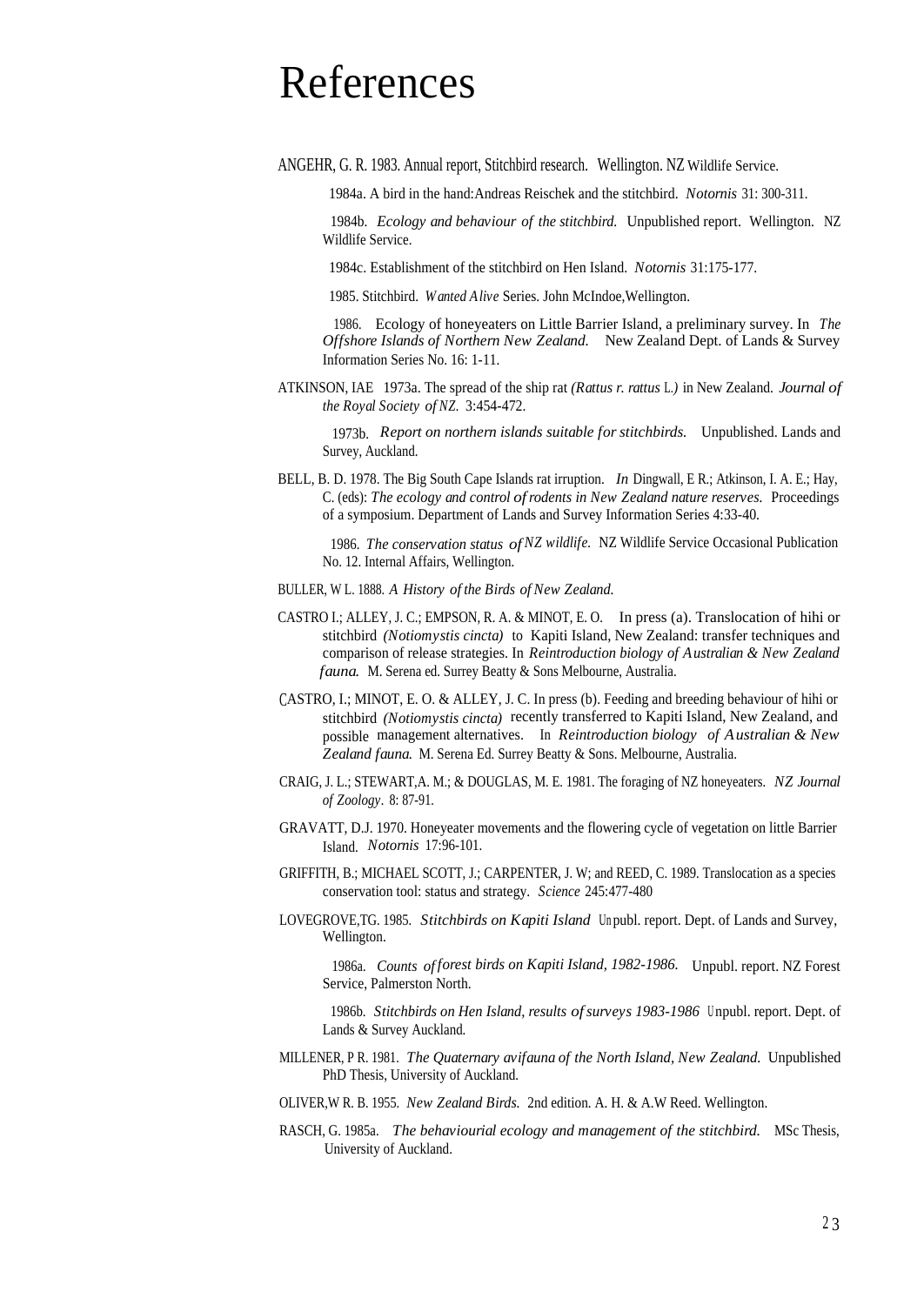1985b. The ecology of cavity nesting in the stitchbird *(Notiomystis cincta). NZ Journal of Zoology* 12:637-642.

1989. Cavity nesting in stitchbirds and the use of artificial sites. *Notornis* 36:27-36.

- RASCH, G. & CRAIG, J. L. 1988. Partitioning of nectar resources by NZ honeyeaters. *NZ Journal of Zoology* 15:185-190.
- REISCHEK,A. 1930. *Yesterdays in Maoriland.* Translated and Edited by H. E. L. Priday. Christchurch: Whitcombe and Tombes.
- VEITCH, C.R. 1980. Feral cats on Little Barrier Island. *Wildlife -A Review.* 11: 62-64.

1980-1985. Reports on stitchbird transfers to Hen (1980 & 1981), Cuvier (1985) and Kapiti (1983 & 1984) islands. Wildlife Service, Papakura.

1983. A cat problem removed. *Wildlife -A Review.* 12:47-49.

WODZICKI, K.A. 1950. *Introduced mammals of New Zealand.* NZ Dept of Scientific and Industrial Research Bulletin 98.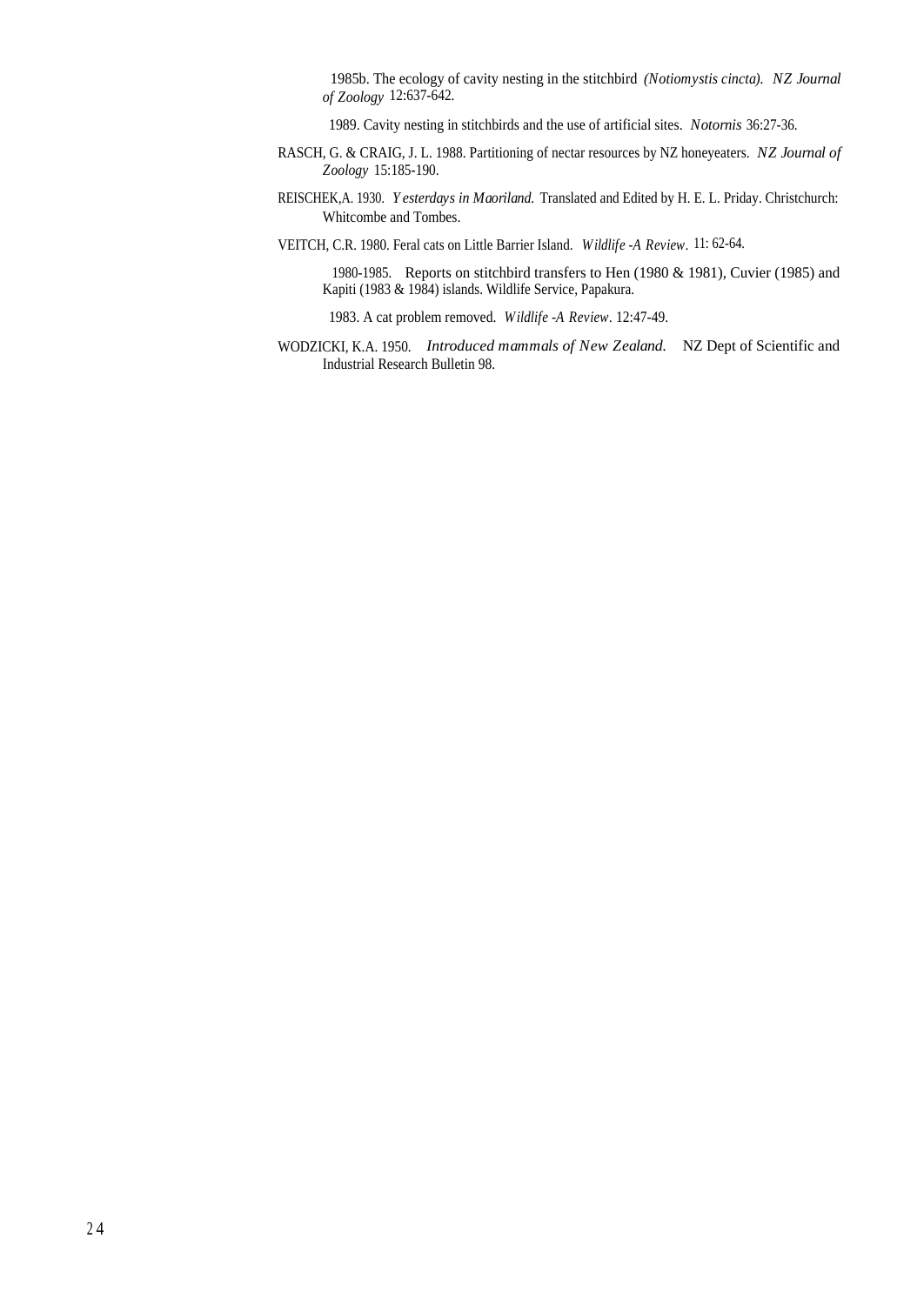## Appendix 1: Stitchbird Ecology

#### FEEDING AND COMPETITION

Nectar feeding formed about 38% of foraging observations of stitchbirds throughout the year on Little Barrier (Figure 3, pg 7) (Angehr 1984b). It is especially important from August to December. Stitchbirds fed from flowers of about 20 species on Little Barrier (Angehr 1984b). Important nectar bearing species included haekaro (*Pittosporum umbellatum*), toropapa (*Alseuosmia macrophylla*), rata (*Metro*



FIGURE 1. PERCENTAGE OF FOODS USED BY HONEYEATERS ON LITTLE BARRIER 1982-1983. FROM ANGEHR 1985.

*sideros* spp.), pohutukawa (*Metrosideros excelsa*), rewarewa (*Knightia excelsa*), taurepo (*Rhabdothamnus solandri*) and puriri (*Vitex lucens*). It was possibly the stitchbird's habit of feeding on flowering plants close to the ground, e.g., toropapa and taurepo, that made the birds vulnerable to predation by feral cats on Little Barrier.

The stitchbird is a subordinate species within the honeyeaters. This can result in limited access to higher quality food resources such as nectar (figures 1 and 2, Rasch and Craig 1988).

Fruit was mostly taken from January to July. Fruit contributed 32% of the stitchbird's diet (yearly average) on Little Barrier. Angehr (1984b) noted stitchbirds taking fruits of about 30 different species on Little Barrier. Important species were: mahoe (*Melicytus ramiflorus*), pate (*Schefflera digitata*), various Coprosma species (e.g., *C. arborea* and *C. grandifolia*), five-finger (*Pseudopanax arboreus*), raukawa (*P. edgerleyi*) and mapou (*Myrsine australis*). Generally only the smaller fruits are eaten, which are swallowed whole. Stitchbirds have rarely been noted taking larger fruits such as that of kohekohe (*Dysoxylum spectabile*).

The other 30% of foraging (yearly average) on Little Barrier was on insects (Angehr 1983, 1984b). Insects were taken mostly from mid summer to early winter. This is partly due to the necessity of providing protein for nestlings. During summer there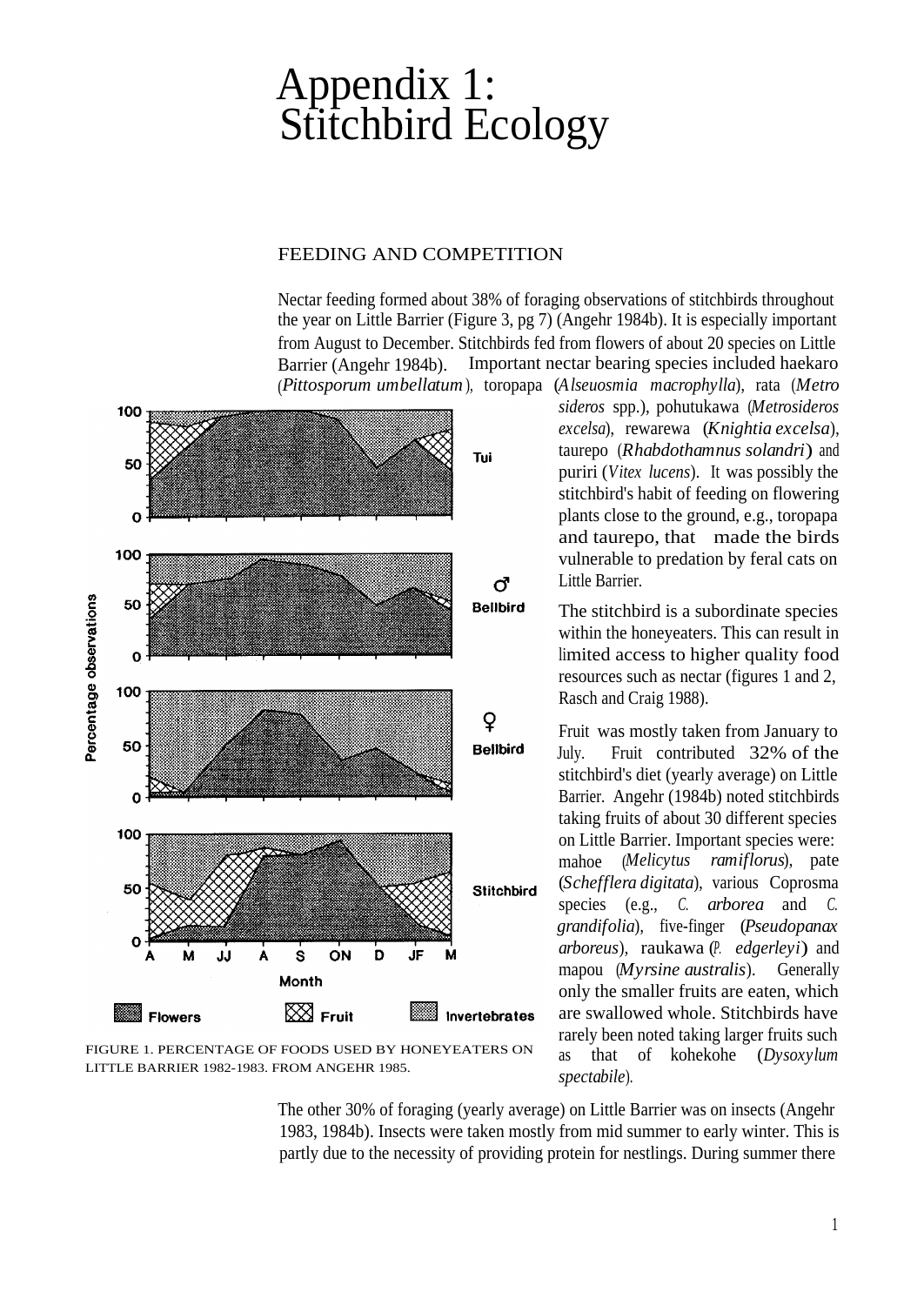

FIGURE 2. NECTAR USE BY HONEYEATERS IN THE TIRIKAKAWA VALLEY, LITTLE BARRIER 1983-1984.

*Types were determined by a combination of daily nectar production and density of flowers. Type 1 species include pobutukawa, rewarewa, and haekaro. Type 2 is puriri. Type 3 species include kohekohe and maire. Type 4 species are taurepo and toropapa. Type 5 species are mingimingi and hebe. Summarised from Rasch and Craig, 1988.*

> On Kapiti Island there is also an altitudinal effect on forest phenology which is reflected in stitchbird foraging behaviour (Castro pers. comm.) and the diversity in species and flowering/fruiting periods may be critical to the survival of the stitchbird.

> Stitchbirds also need forest which provides suitable nesting and roosting places. Suitable holes are found only in larger, older trees. On Little Barrier most nests have been found in holes in ancient puriri and pohutukawa trees. On Kapiti Island, the stitchbirds have become established in the mature forest of the two central valleys where ancient rata *(Metrosideros robusta)* and pukatea *(Laurelia novae zelandiae)* trees offer suitable nest sites. Birds have also been recorded nesting in hinau *(Elaeocarpus dentatus)* and kamahi *(Weinmannia racemosa)* trees. However suitable nest sites may be a limiting factor on Kapiti where the forest is comparatively young and parakeets compete for nest sites (Castro et al (b) In press). Suitable nest sites are used every year, more than once in a breeding season, and are defended year round, and polygamy has been observed (cf. monogamy on Little Barrier Island). To date use of artificial nest holes on Kapiti Island has been minimal. However artificial nest boxes in the regenerating forest of Mokoia Island are being nested in successfully. Habitat may be enhanced for stitchbirds by planting suitable food plants and provision of artificial nests sited where they are not available.

is a bloom of small invertebrates on foliage, e.g., scale insects. Stitchbirds obtained most of their invertebrate food by gleaning from foliage. They were observed gleaning from the foliage and bark of many tree species, of which the more important ones seemed to be kohekohe, tawa (*Beilschmiedia tawa*)*,* taraire (*B. taraire)* and pate.

#### HABITAT

On Little Barrier altitudinal variation produces distinct forest types, each with a different suite of species. The detailed ecological studies by Angehr indicated that stitchbirds move widely between forest types through the year, taking advantage of different nectar and fruit sources in each type. Stitchbirds seem to favour rata/tawa forest in valleys and tawhero/tawa forest at higher altitudes (Angehr 1984b).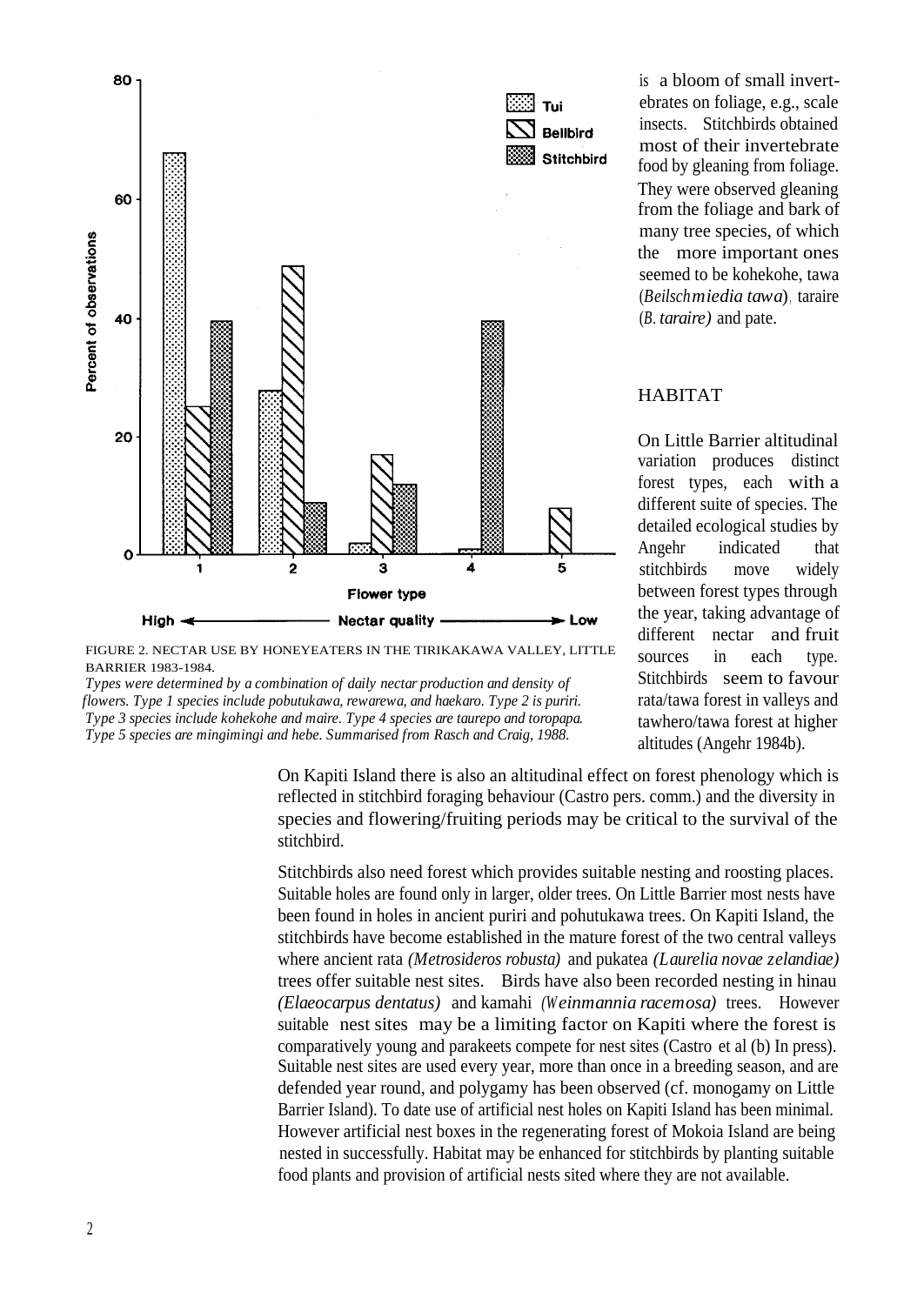#### **TRANSFERS**

While stitchbirds can co-exist with bellbirds, it may be difficult for stitchbirds to overcome the effects of competition during establishment. If in fact transfers are failing because the stitchbirds are food limited, some alternative to bellbird-inhabited islands must be found. The islands recommended for future introductions of stitchbirds in Angehr (1984) all contain bellbirds. Therefore it is necessary to investigate islands which lack bellbirds, but need management for other reasons, as possible sites to transfer stitchbirds to.

Transfers of stitchbirds from Little Barrier Island to sites in addition to Kapiti can occur. Capturing sufficient birds for these is dependent on key flowering or fruiting shrubs which draw the birds down to where they can be readily mistnetted. This occurs in August, when haekaro is in flower, and in March-April, when mapou is in fruit. This potentially allows two opportunities a year when birds can be removed (see 6.2 Monitoring on Little Barrier above). However a maximum of 40 - 50 birds per year, collected in August is the preferred technique. Experiments into transfer techniques have shown that birds hard released into habitats without conspecifics survived better than birds soft released or hard released into areas with conspecifics (Castro et al In press).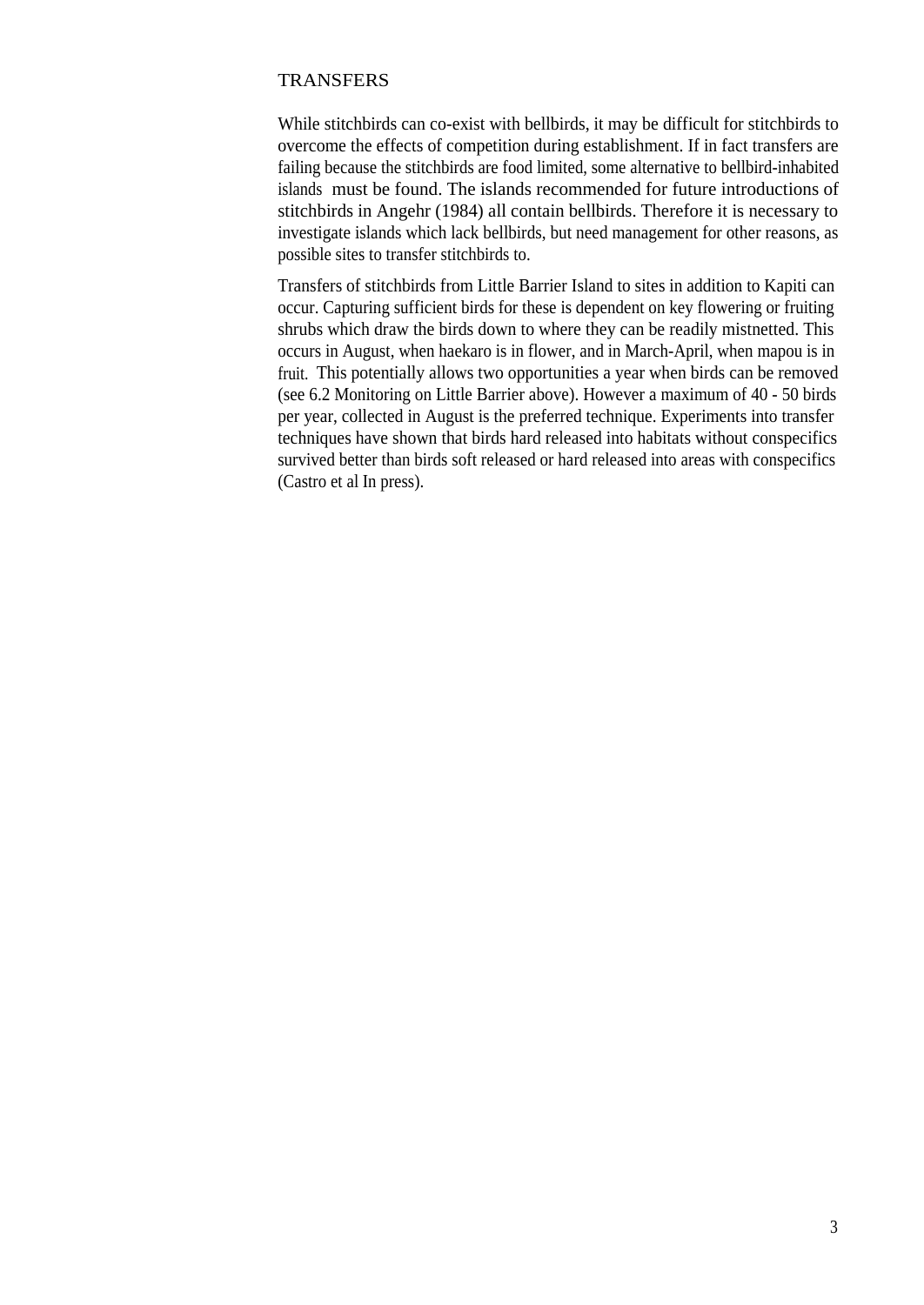## Appendix 2: Criteria for assessing islands suitable for transfer of stitchbirds.

The definition of islands, for this purpose, includes mainland sites where intensive management could significantly improve conservation values for stitchbirds.

Within the five year term of this plan, however, it is not envisaged that the results of current research and management programmes will enable us to consider stitchbird establishment on the mainland.

1. Habitats which are free of mammalian predators, primarily mustelids and ship rats.

*Explanation: It is now known that stitchbirds are vulnerable to these predators.*

2. Year round supplies of suitable foods in sufficient quantities must be present.

*Explanation: Whetber or not the food supply is "available" to the stitchbirds, it must at least be present.*

3. Given (ii) above:

(a) islands where one or more of the known food competitors (bellbirds, tuis) are absent, are preferred;

(b) where competition with other species for nest cavities is likely to be low.

*Explanation: This emphasises the fact that the food supply is of primary importance, (factors a and b being subservient to 2).*

4. There is potential for the enhancement of habitats for stitchbirds through management.

*Explanation: Many islands have the potential for enhancement and/or restoration (eg. planting of suitable food trees, provision of roost/nest boxes) to make them suitable for stitcbbirds.*

5. If intensive monitoring of stitchbirds at a particular site is possible re-evaluation of these criteria should be considered.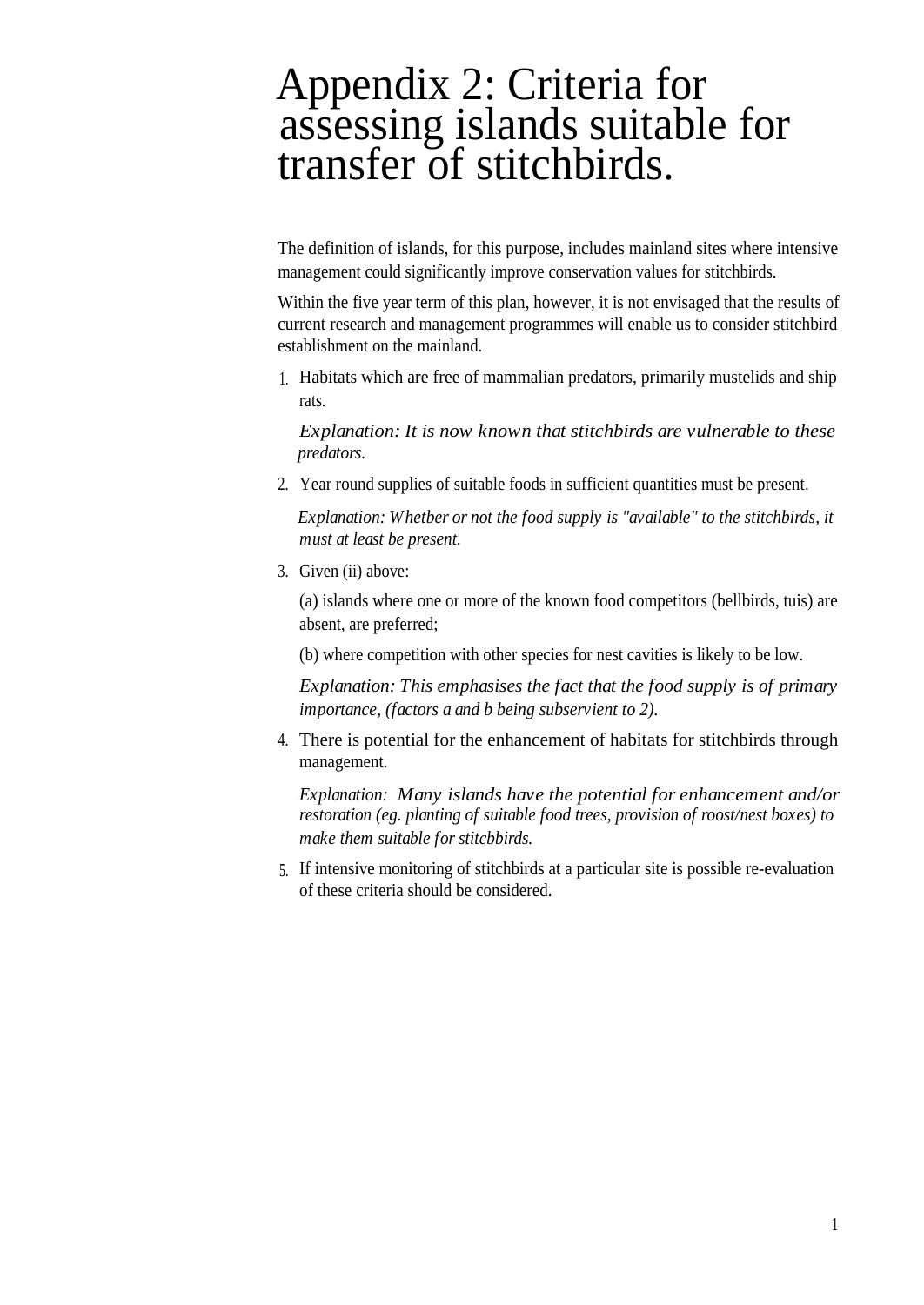#### INITIAL ASSESSMENT OF ISLANDS CONSIDERED SUITABLE FOR STITCHBIRD TRANSFER.

| <b>ISLANDS</b>                                   | $\mathbf{1}$             | $\sqrt{2}$    | <b>CRITERIA</b><br>3A | $3\mathrm{B}$            | $\overline{4}$           | TOTAL SCORE<br>$(L=1, M=2, H=3)$ |
|--------------------------------------------------|--------------------------|---------------|-----------------------|--------------------------|--------------------------|----------------------------------|
| CONTAIN BELLBIRDS AND TUIS                       |                          |               |                       |                          |                          |                                  |
| Hen                                              | $\mathbf M$              | $\, {\rm H}$  | $\mathbf L$           | $\mathbf L$              | $\mathbf L$              | $\,$ 8 $\,$                      |
| Chickens                                         | H                        | H             | L                     | L                        | L                        | $\overline{9}$                   |
| Cuvier                                           | H                        | H             | $\mathbf L$           | L                        | $\mathbf L$              | 9                                |
| Mercury Group (Korapuki, Stanley, Red Mercury) # | H                        | M             | L                     | L                        | $\mathbf L$              | $\,$ 8 $\,$                      |
| Tiritiri *                                       | H                        | $\mathbf M$   | $\mathbf L$           | $\mathbf L$              | $\, {\rm H}$             | $10\,$                           |
| CONTAIN TUIS ONLY (NO BELLBIRDS)                 |                          |               |                       |                          |                          |                                  |
| Mokoia *                                         | $\mathbf{MH}$            | $\mathbf M$   | H                     | М                        | $\, {\rm H}$             | 12.5                             |
| Whale #                                          | H                        | L             | H                     | L                        | $\overline{\phantom{a}}$ | $\overline{\phantom{a}}$         |
| Motuora *                                        | H                        | L             | H                     | $\overline{\phantom{a}}$ | $\overline{\phantom{a}}$ | $\overline{a}$                   |
| Mana *                                           | H                        | L             | H                     | $\overline{\phantom{a}}$ | $\overline{\phantom{a}}$ | $\overline{a}$                   |
| CONTAIN EUROPEAN RATS, TUIS AND BELLBIRDS        |                          |               |                       |                          |                          |                                  |
| Rangitoto *                                      | L                        | M             | L                     | $\overline{\phantom{a}}$ | $\overline{\phantom{a}}$ |                                  |
| Mayor*                                           | $\overline{\phantom{a}}$ | $\mathbf{MH}$ | $\mathbf L$           | L                        | M                        |                                  |
| Motuehu <sup>*</sup>                             | $\overline{\phantom{a}}$ | L             | L                     | $\overline{\phantom{a}}$ | $\overline{\phantom{a}}$ |                                  |
| Kapiti *                                         | $\mbox{ML}$              | $\, {\rm H}$  | $\mathbf L$           | $\mathbf L$              | $\, {\rm H}$             | 9.5                              |

*Key: # Potential for restoration*

*\* Public access*

*L = low LM = low-medium M = medium*

*MH = medium-high H = high - = not ranked Note: Islands which were not fully ranked include those requiring restoration and those with other mitigating factors. Criteria are those listed on previous page.*